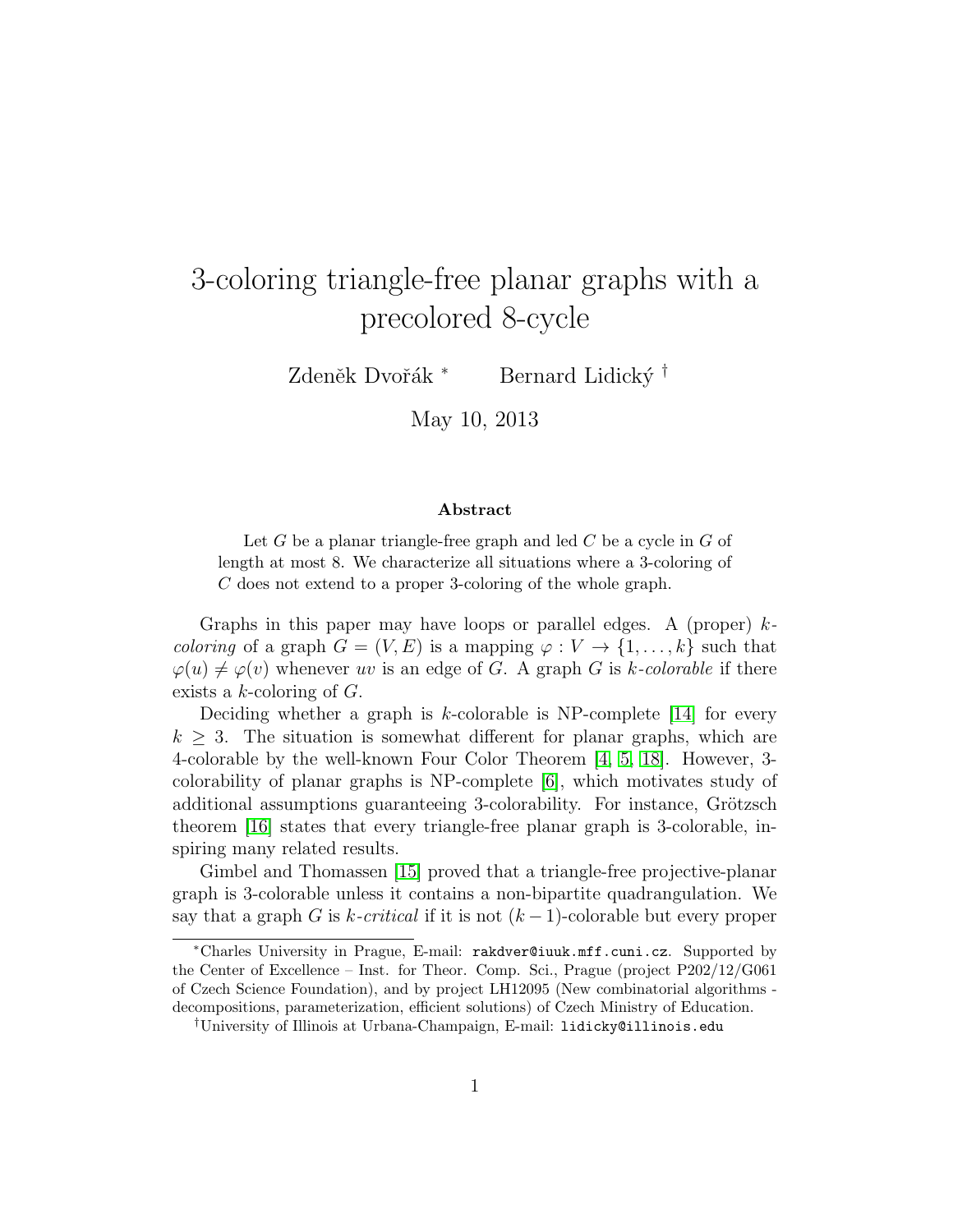subgraph of G is  $(k - 1)$ -colorable; thus, the previous result could be restated as the claim that every 4-critical triangle-free projective-planar graph is a non-bipartite quadrangulation. Critical graphs and study of their properties give important tools for both theory and algorithms for graph coloring. For example, many coloring algorithms (especially for embedded graphs) are based on detection of particular critical subgraphs.

Let us give a quick overview of results regarding embedded critical graphs. While there are infinitely many 5-critical graphs embeddable in any fixed surface except for the sphere, Thomassen [\[20\]](#page-19-1) proved that for every  $g \geq 0$ and  $k \geq 6$ , there are only finitely many k-critical graphs of Euler genus g. This result was later improved by Postle and Thomas [\[17\]](#page-18-4) by showing that such 6-critical graphs have size  $O(g)$ . For graphs of girth at least five, there are only finitely many k-critical graphs of Euler genus g for every  $g \geq 0$  and  $k \geq 4$ , as proved by Thomassen [\[21\]](#page-19-2); the bound on the size of such graphs was later improved to  $O(q)$  by Dvořák et al. [\[10\]](#page-18-5). For triangle-free graphs, there are only finitely many k-critical graphs of Euler genus g for every  $g \geq 0$ and  $k \geq 5$ . There are infinitely many triangle-free 4-critical graphs of genus g for every  $g \geq 1$ , however their structure is restricted as shown by Dvořák et al. [\[11\]](#page-18-6); in particular, one can design a linear-time algorithm to decide 3-colorability of triangle-free graphs of bounded genus [\[12\]](#page-18-7).

A problem that commonly arises in study of critical graphs is as follows. Suppose that F is a k-critical graph and C is a (usually small) subgraph of  $F$  whose removal disconnects  $F$ . What can one say about the arising components? This motivates the following definition. Let G be a graph and C its (not necessarily induced) proper subgraph. We say that  $G$  is  $C\text{-}critical$ for k-coloring if for every proper subgraph  $H \subset G$  such that  $C \subseteq H$ , there exists a k-coloring of C that extends to a k-coloring of  $H$ , but not to a  $k$ -coloring of  $G$ .

Notice that  $(k + 1)$ -critical graphs are exactly C-critical graphs for kcoloring with  $C = \emptyset$ . Furthermore, it is easy to see that if F is a  $(k+1)$ critical graph and  $F = G \cup G'$ , where  $C = G \cap G'$ , then either  $G = C$  or G is C-critical for  $k$ -coloring. A variation on this claim that is often useful when dealing with embedded graphs is as follows.

<span id="page-1-0"></span>**Lemma 1** (Dvořák et al. [\[9\]](#page-18-8)). Let G be a plane graph with outer face K. Let C be a cycle in G that does not bound a face, and let H be the subgraph of  $G$  drawn in the closed disk bounded by  $C$ . If  $G$  is  $K$ -critical for  $k$ -coloring, then H is C-critical for k-coloring.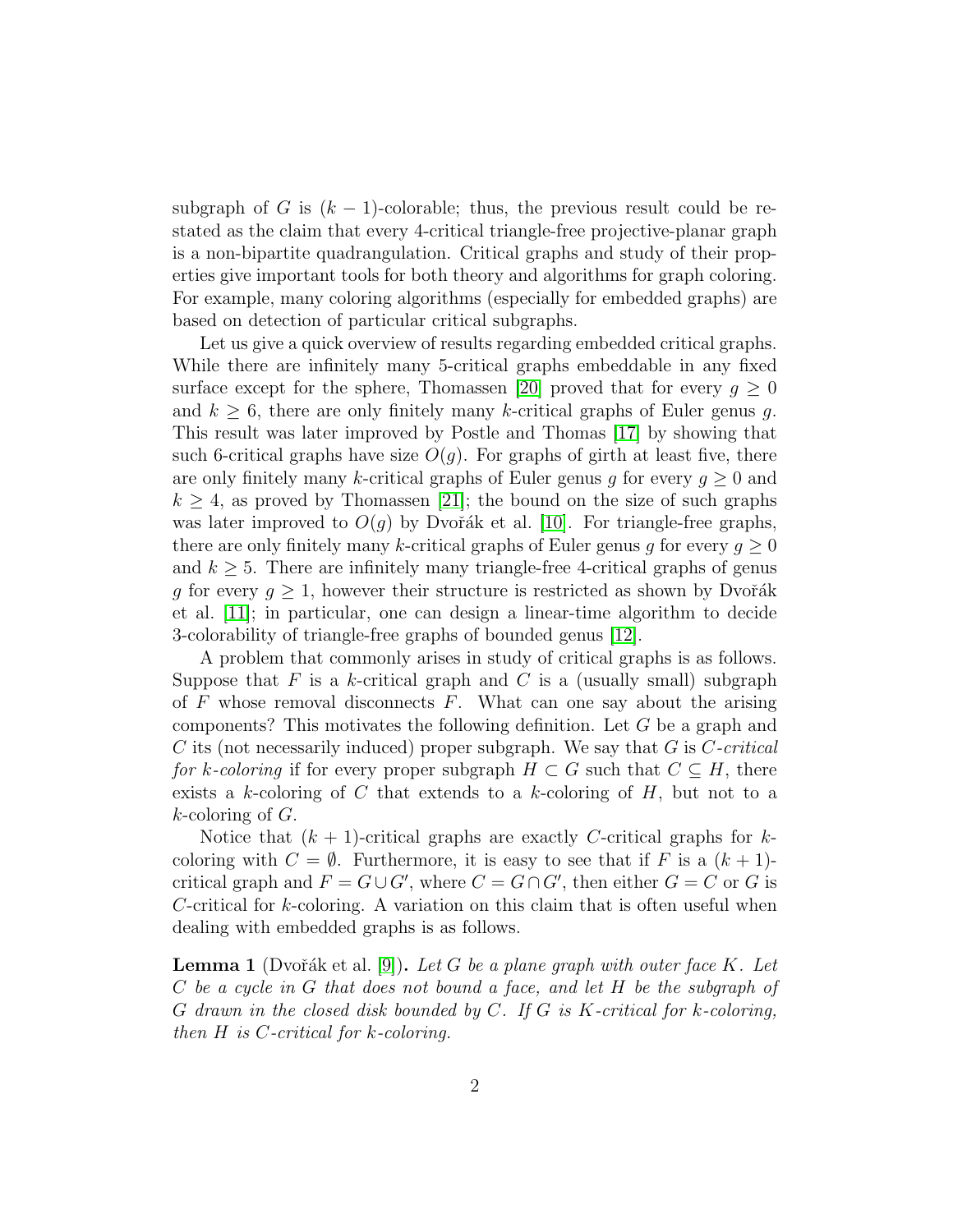Another way to view C-critical graphs is the precoloring extension perspective. Suppose that we are given a coloring  $\psi$  of a proper subgraph C of G, does there exist a coloring of G that matches  $\psi$  on C? To answer this question, it suffices to consider the colorings of a maximal C-critical subgraph of G.

As suggested by Lemma [1,](#page-1-0) an important case of the precoloring extension problem is the one where all precolored vertices are incident with one face of a plane graph (without loss of generality the outer one). From now on, we only deal with 3-colorings in this paper, and thus we usually omit the qualifier "for 3-coloring" when speaking about C-critical graphs.

Plane critical graphs of girth 5 with a precolored face of length at most 11 were enumerated by Walls [\[23\]](#page-19-3) and independently by Thomassen [\[21\]](#page-19-2), who also gives some necessary conditions for plane graphs of girth 5 with a precolored face of length 12. The exact enumeration of plane graphs of girth 5 with a precolored face of length 12 appears in Dvořák and Kawarabayashi [\[8\]](#page-18-9). The number of critical graphs grows exponentially with the length of the precolored face, and enumerating all the plane critical graphs becomes increasingly difficult. Dvořák and Lidický [\[13\]](#page-18-10) implemented an algorithm to generate such plane graphs of girth 5 based on the results of Dvořák and Kawarabayashi [\[8\]](#page-18-9), and used the computer to enumerate the plane critical graphs of girth 5 with the outer face of length at most 16.

In this paper, we consider the same question in the setting of trianglefree graphs. Aksenov [\[3\]](#page-17-2) showed that any precoloring of a face of length at most 5 in a plane triangle-free graph extends to the whole graph. Gimbel and Thomassen [\[15\]](#page-18-3) characterized plane critical graphs of girth 4 with a precolored face of length 6. The faces of a plane graph distinct from the outer one are called internal.

<span id="page-2-0"></span>**Theorem 2** (Gimbel and Thomassen [\[15\]](#page-18-3)). Let G be a plane triangle-free graph with outer face bounded by a cycle  $C = c_1c_2 \ldots$  of length at most 6. The graph G is C-critical if and only if C is a 6-cycle, all internal faces of G have length exactly four and G contains no separating 4-cycles. Furthermore, if  $\varphi$  is a 3-coloring of  $G[V(C)]$  that does not extend to a 3-coloring of G, then  $\varphi(c_1) = \varphi(c_4), \varphi(c_2) = \varphi(c_5)$  and  $\varphi(c_3) = \varphi(c_6)$ .

The previous result was independently obtained by Aksenov, Borodin, and Glebov [\[1\]](#page-17-3). The characterization was further extended by Aksenov, Borodin, and Glebov [\[2\]](#page-17-4) to a precolored face of length 7, see Corollary [10](#page-13-0)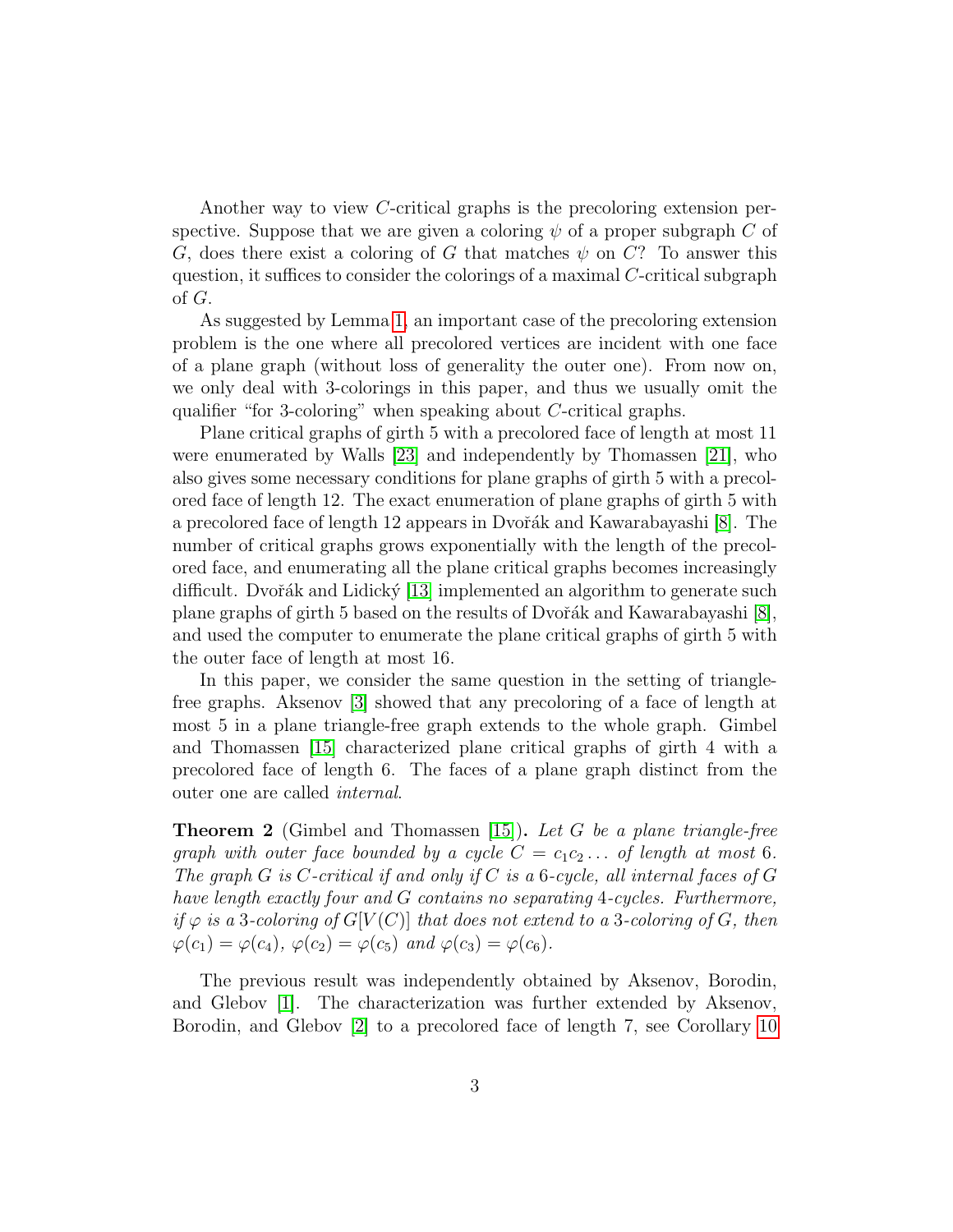below. In this paper, we give a simpler proof of this result by exploiting properties of nowhere-zero flows.

Furthermore, as the main result, we extend the characterization to the case of a precolored face of length 8. For a plane graph  $G$ , let  $S(G)$  denote the multiset of lengths of the internal  $(\geq 5)$ -faces of G.

<span id="page-3-1"></span>**Theorem 3.** Let  $G$  be a connected plane triangle-free graph with outer face bounded by a cycle  $C$  of length 8. The graph  $G$  is  $C$ -critical if and only if G contains no separating cycles of length at most five, the interior of every non-facial 6-cycle contains only faces of length four and one of the following propositions is satisfied (see Figure [1](#page-4-0) for an illustration).

- (a)  $S(G) = \emptyset$ , or
- (b)  $S(G) = \{6\}$  and the 6-face of G intersects C in a path of length at least one, or
- (c)  $S(G) = \{5, 5\}$  and each of the 5-faces of G intersects C in a path of length at least two, or
- (d)  $S(G) = \{5, 5\}$  and the vertices of C and the 5-faces  $f_1$  and  $f_2$  of G can be labelled in clockwise order along their boundaries so that  $C =$  $c_1c_2...c_8$ ,  $f_1 = c_1v_1zv_2v_3$  and  $f_2 = zw_1c_5w_2w_3$  (where  $w_1$  can be equal to  $v_1$ ,  $v_1$  can be equal to  $c_2$ , etc.)

We describe a connection between nowhere-zero flows and 3-colorings in Section [1.](#page-3-0) We follow with Section [2](#page-9-0) constraining lengths of faces in critical graphs. Section [3](#page-10-0) is devoted to the special case where the precolored face has length k, one other face has length  $k - 2$  and the rest are 4-faces. Finally, in Section [4](#page-14-0) we give a proof of Theorem [3.](#page-3-1)

### <span id="page-3-0"></span>1 3-colorings and nowhere-zero flows

Let H be a connected plane graph without loops and let  $H^*$  be the dual of H. Let  $\varphi$  be a 3-coloring  $\varphi$  of H by colors  $\{1, 2, 3\}$ . Let us define an orientation of  $H^*$  as follows. Let  $e \in E(H)$  be an edge incident with a vertex  $u \in V(H)$  and let f and h be the faces incident with e, appearing as f, e, h in the clockwise order around u in the drawing of H. Let v be the other vertex of G incident with e and let  $e^*$  be the edge of  $H^*$  corresponding to e. The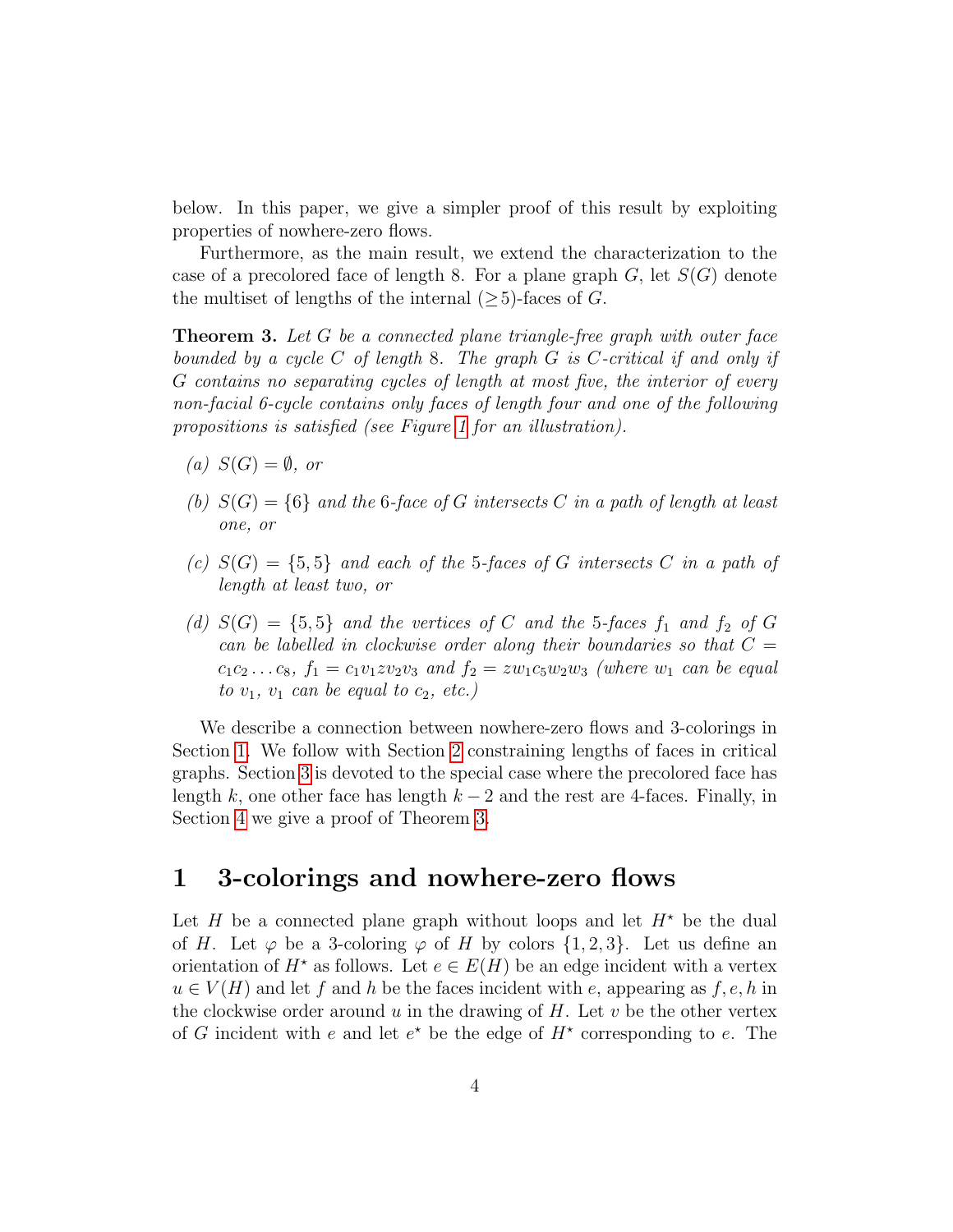

<span id="page-4-0"></span>Figure 1: Graph described by Theorem [3](#page-3-1) and examples of 3-colorings of C that do not extend.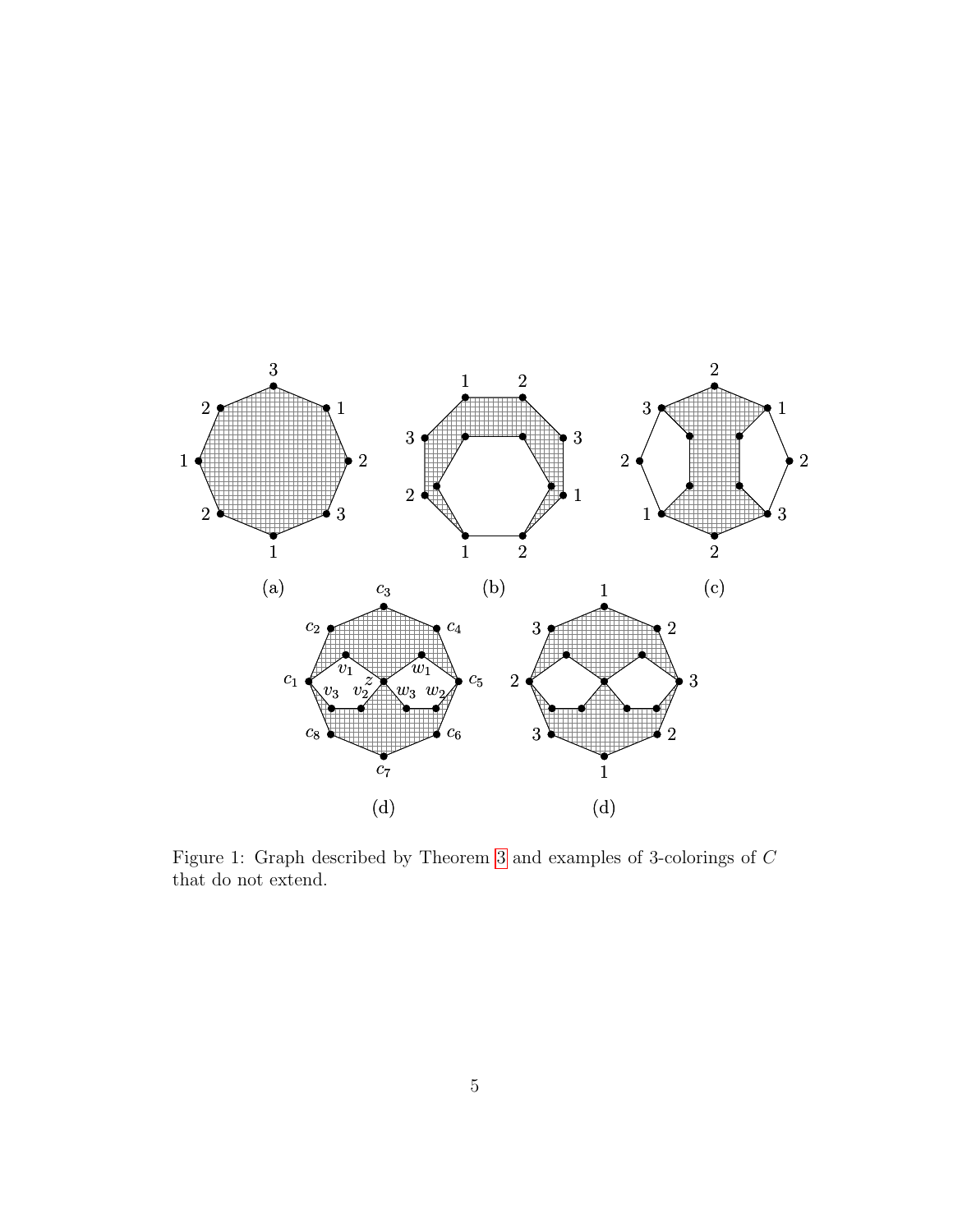edge  $e^*$  is oriented towards h if and only if  $\varphi(u) - \varphi(v) \in \{1, -2\}$ . Suppose that h is the outer face of H and h is bounded by a cycle; if  $e^*$  is oriented towards h, then we say that e is a *sink edge*, otherwise e is a *source edge*. Note that whether an edge is source or sink depends only on the restriction of  $\varphi$  to the boundary of the outer face.

Since  $\varphi$  is a proper coloring, every edge of  $H^*$  has an orientation. As shown by Tutte [\[22\]](#page-19-4), this orientation of  $H^*$  defines a nowhere-zero  $\mathbb{Z}_3$ -flow that is, for each  $f \in V(H^*)$ , the in-degree and the out-degree of f differ by a multiple of 3; and conversely, each nowhere-zero  $\mathbb{Z}_3$ -flow in  $H^*$  defines a 3-coloring of  $H$ , uniquely up to a rotation of colors. See e.g. [\[7\]](#page-18-11) for more details.

Consider a face f of H, and let  $\delta(f)$  be the difference between its indegree and out-degree when considered as a vertex of  $H^*$ . Clearly,  $\delta(f)$  and |f| have the same parity and  $|\delta(f)| \leq |f|$ . Since  $\delta(f)$  is a multiple of 3, if f is a 4-face, then  $\delta(f) = 0$ . Similarly, if  $|f| = 5$  or  $|f| = 7$ , then  $|\delta(f)| = 3$ , and if  $|f| = 6$  or  $|f| = 8$ , then  $|\delta(f)| \in \{0, 6\}$ .

Let  $G$  be a connected plane triangle-free graph with the outer face  $C$ bounded by a cycle. We say that a function  $q$  assigning an integer to each internal face of G is a *layout* if each internal face f satisfies  $|q(f)| \leq |f|$ ,  $q(f)$  is divisible by 3 and has the same parity as |f|. In particular,  $q(f) = 0$ for every 4-face, and thus it suffices to specify the values of q for  $(\geq 5)$ -faces of G. Consider a proper 3-coloring  $\psi$  of C, let  $n_s$  be the number of source edges and  $n_t$  the number of sink edges of C with respect to  $\psi$  and let m be the sum of the values of q over all internal faces of G. We say that  $q$  is  $\psi$ -balanced if  $n_s + m = n_t$ . We define a graph  $G^{q,\psi}$  as follows. The vertex set of  $G^{q,\psi}$  consists of the internal faces of G and of two new vertices s and t. The adjacencies between vertices of  $V(G^{q,\psi}) \setminus \{s,t\}$  are the same as in the dual of G. For each internal face f with  $q(f) > 0$ , s is joined to f by  $q(f)$ parallel edges. For each internal face f with  $q(f) < 0$ , t is joined to f by  $-q(f)$  parallel edges. For each edge  $e \in E(C)$  incident with an internal face f, f is joined to t if e is a sink edge with respect to  $\psi$ , and f is joined to s otherwise. See Figure [2](#page-6-0) for an illustration. We say that s and t are the terminals of  $G^{q,\psi}$  and we write  $c(q,\psi)$  for the degree of s in  $G^{q,\psi}$ . Note that q is  $\psi$ -balanced if and only if s and t have the same degree.

<span id="page-5-0"></span>**Lemma 4.** Let  $G$  be a connected plane triangle-free graph with the outer face C bounded by a cycle and let  $\psi$  be a 3-coloring of C. The coloring  $\psi$  extends to a 3-coloring of G if and only if there exists a  $\psi$ -balanced layout q such that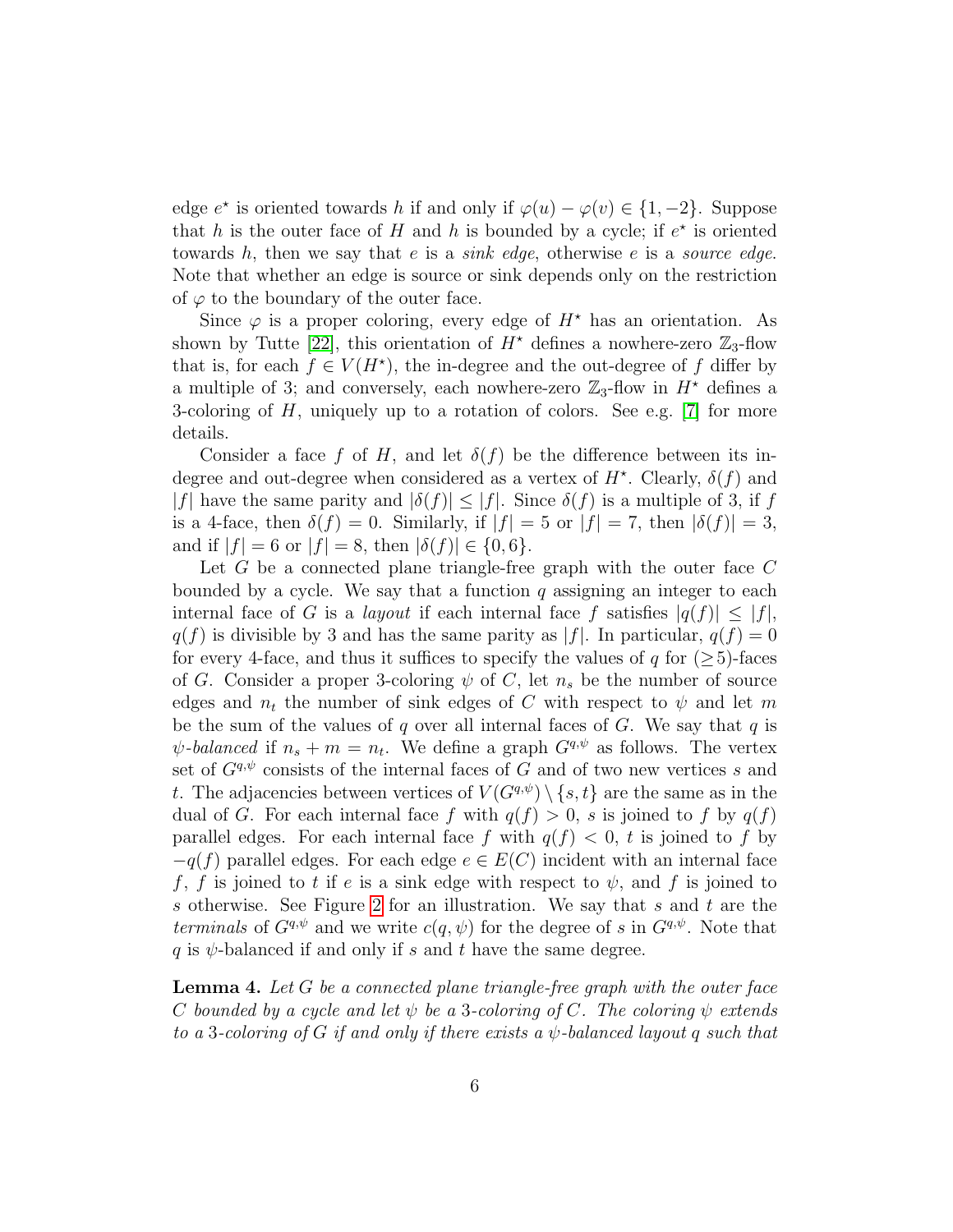

<span id="page-6-0"></span>Figure 2: (a): A 3-coloring  $\psi$  of a graph G with the corresponding orientation of edges of  $G^*$  and the balanced layout q. (b): the corresponding graph  $G^{q,\psi}$ . (c)  $G^{q,\psi}$  together with G.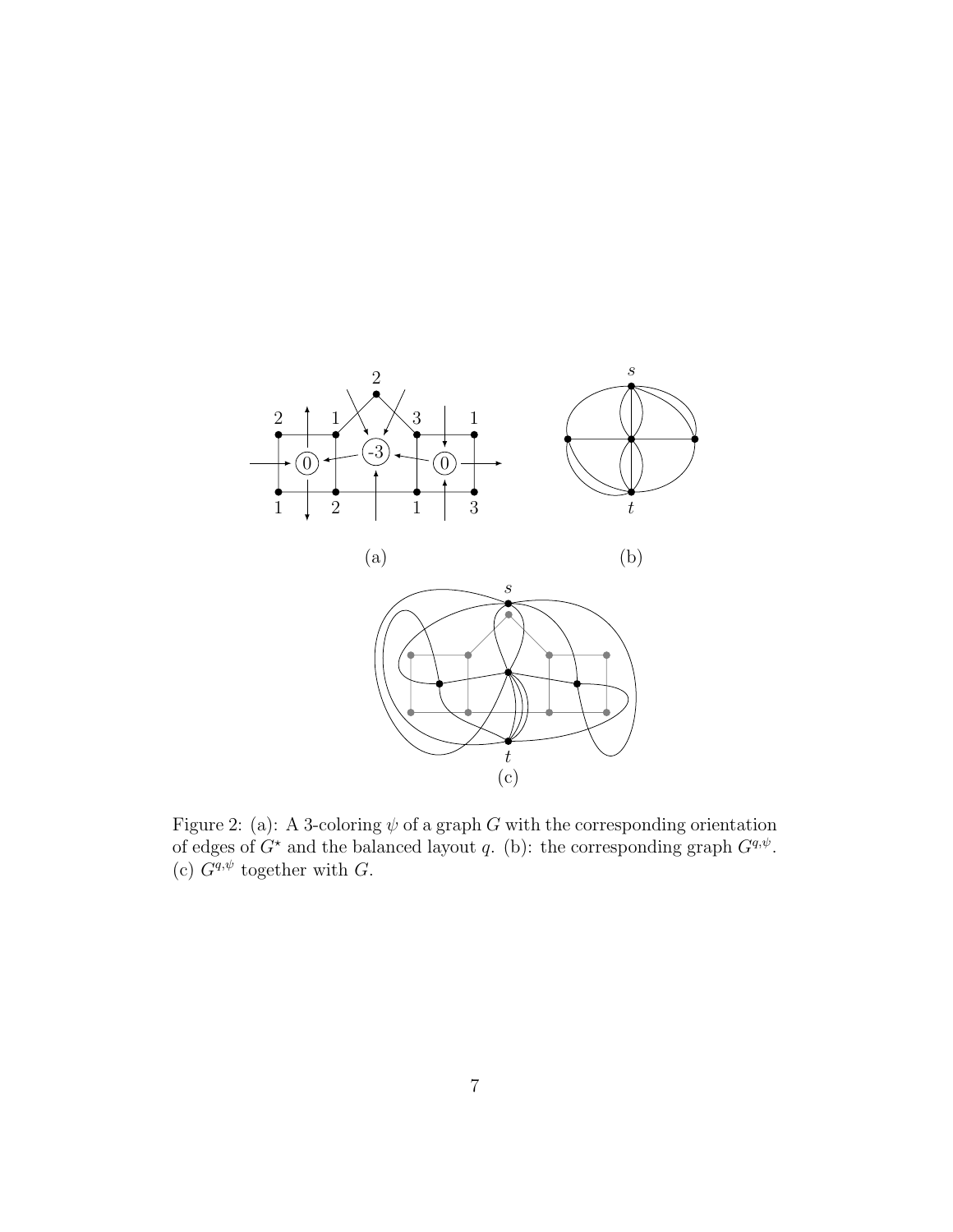the terminals of  $G^{q,\psi}$  are not separated by an edge-cut smaller than  $c(q,\psi)$ .

*Proof.* Suppose first that  $\psi$  extends to a 3-coloring  $\varphi$  of G. Let us orient  $G^*$ according to  $\varphi$  as described at the beginning of the section. For each internal face f of G, let  $q(f)$  be the difference between the in-degree and the outdegree of f. Clearly, q is a layout. Let s and t be the terminals of  $G<sup>q,\psi</sup>$ , let us orient the edges of  $G^{q,\psi}$  incident with s away from s and the edges incident with t towards t, and orient all the other edges of  $G^{q,\psi}$  in the same way as in the orientation of  $G^*$ . Note that for each vertex  $f \in V(G^{q,\psi}) \setminus \{s,t\}$ , the in-degree of f in  $G^{q,\psi}$  is equal to its out-degree. Consequently, s and t have the same degree and the orientation of edges of  $G^{q,\psi}$  defines a flow of size  $c(q, \psi)$  from s to t. Therefore, every edge-cut between s and t in  $G^{q, \psi}$  has capacity at least  $c(q, \psi)$ .

Let us now conversely assume that there exists a  $\psi$ -balanced layout q such that the terminals of  $G^{q,\psi}$  are not separated by an edge-cut smaller than  $c(q, \psi)$ . By Menger's theorem,  $G^{q, \psi}$  contains  $c(q, \psi)$  pairwise-edge disjoint paths  $P_1, \ldots, P_{c(q,\psi)}$  from s to t. Let  $G' = G^{q,\psi} - E(P_1 \cup \ldots \cup P_{c(q,\psi)}).$ Since  $q(f)$  has the same parity as |f| for every internal face f of G, each vertex of  $G'$  has even degree, and thus  $G'$  is a union of pairwise edge-disjoint cycles. For each such cycle, orient all its edges in one (arbitrary) direction. For each path  $P_i$   $(1 \leq i \leq c(q, \psi))$ , orient its edges towards t. This defines an orientation of  $G^{q,\psi}$ , which gives an orientation of  $G^*$  corresponding to a nowhere-zero  $\mathbb{Z}_3$ -flow consistent with the coloring  $\psi$ . By the correspondence between flows and colorings, this defines a 3-coloring of G that extends  $\psi$ .  $\Box$ 

Let us remark that for plane triangle-free graphs G such that

$$
\sum_{f \text{ internal face of } G} (|f| - 4)
$$

is bounded by a constant  $c$ , Lemma  $4$  can be used to decide in polynomial time whether a given precoloring  $\psi$  of the outer face extends to a 3-coloring of G: try all possible  $\psi$ -balanced layouts q for G (whose number is bounded by a function of  $c$ ) and for each of them, decide whether the terminals of  $G^{q,\psi}$  are separated by an edge-cut of size less than  $c(q,\psi)$  using a maximum flow algorithm.

In order to apply Lemma [4](#page-5-0) efficiently, we describe the structure of small edge-cuts separating the terminals in  $G^{q,\psi}$ .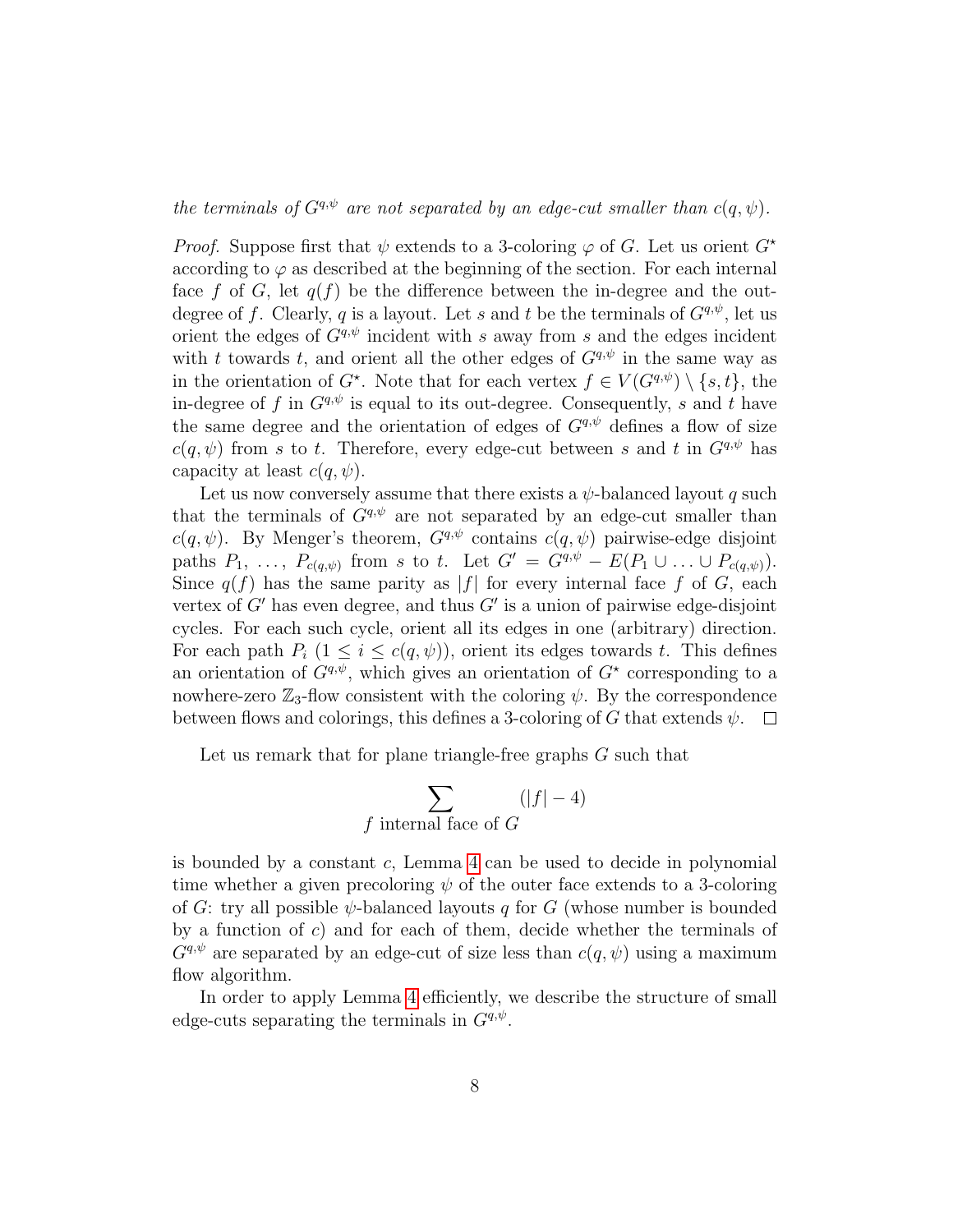

<span id="page-8-1"></span>Figure 3: Possibilites in Lemma [5.](#page-8-0)

<span id="page-8-0"></span>**Lemma 5.** Let  $G$  be a connected plane triangle-free graph with the outer face C bounded by a cycle and let  $\psi$  be a 3-coloring of C that does not extend to a 3-coloring of G. If q is a  $\psi$ -balanced layout in G, then there exists a subgraph  $K_0 \subseteq G$  such that either

- (a)  $K_0$  is a path with both ends in C and no internal vertex in C, and if P is a path in C joining the endvertices of  $K_0$ ,  $n_s$  is the number of source edges of  $P$ ,  $n_t$  is the number of sink edges of  $P$  and  $m$  is the sum of the values of q over all faces of G drawn in the open disk bounded by the cycle  $P + K_0$ , then  $|n_s + m - n_t| > |K_0|$ . In particular,  $|P| + |m| > |K_0|$ . Or,
- (b)  $K_0$  is a cycle with at most one vertex in C, and if m is the sum of the values of q over all faces of G drawn in the open disk bounded by  $K_0$ , then  $|m| > |K_0|$ .

See Figure [3](#page-8-1) for an illustration.

*Proof.* By Lemma [4,](#page-5-0) there exists an edge-cut in  $G^{q,\psi}$  smaller than  $c(q,\psi)$  and separating the terminals. Let us choose such an edge-cut  $K$  so that  $K$  has as few edges not incident with the terminals as possible, and subject to that  $|K|$ is minimal. Let s and t be the terminals of  $G^{q,\psi}$  and let S and T be the sets of edges of  $G^{q,\psi}$  incident with s and t, respectively. Let  $K_0 = K \setminus (S \cup T)$ ; note that since  $|K| < c(q, \psi)$  and  $G^{q, \psi} - \{s, t\}$  is connected, the set  $K_0$  is not empty. Therefore, the minimality of  $K_0$  implies that  $G^{q,\psi} - \{s,t\} - K$  has at least two components.

Consider a connected component A of  $G^{q,\psi} - \{s,t\} - K$ . Let Y be the set of edges of  $G^{q,\psi}$  connecting a vertex of A with a vertex of  $V(G^{q,\psi}) \setminus A$ , let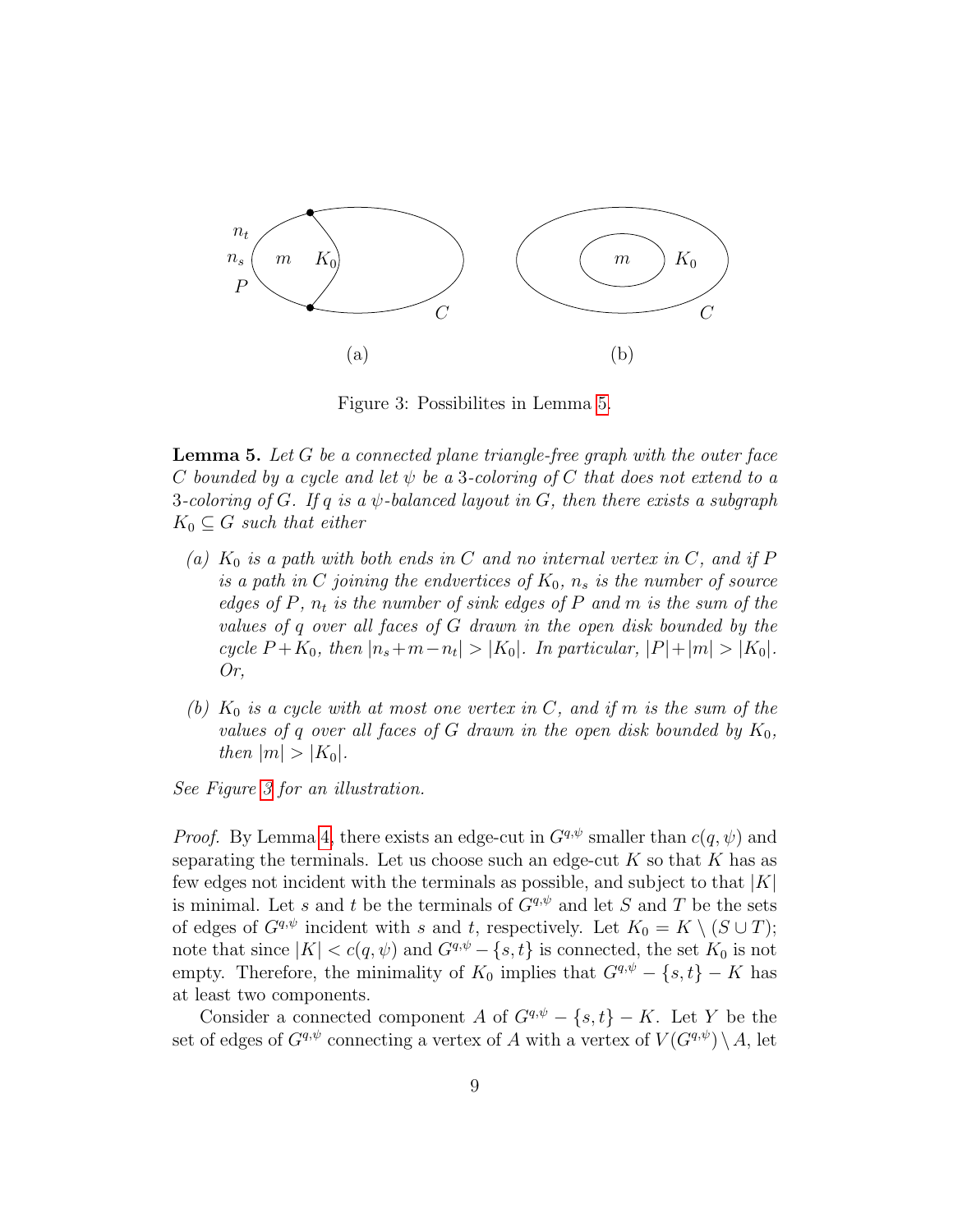$Y_0 = Y \cap K_0, Y_s = Y \cap S$  and  $Y_t = Y \cap T$ . As  $G^{q,\psi} - \{s,t\}$  is connected, the set  $Y_0$  is not empty. By the minimality of K, either  $Y_s$  is non-empty,  $Y_s \cap K = \emptyset$ and  $Y_t \subseteq K$ , or  $Y_t$  is non-empty,  $Y_t \cap K = \emptyset$  and  $Y_s \subseteq K$ . In the former case we say that  $A$  is an  $s$ -component, in the latter case a  $t$ -component.

By symmetry, we can assume that  $A$  is a t-component. Suppose that  $|Y_t| \leq |Y_s| + |Y_0|$ . By the minimality of  $K_0$ , each edge of  $Y_0$  is incident with an s-component, and thus  $K' = (K \setminus (Y_s \cup Y_0)) \cup Y_t$  is an edge-cut separating s from t of size at most |K|. Furthermore, since  $Y_0$  is nonempty, K' would contradict the assumption that K was chosen with  $K_0$  as small as possible.

<span id="page-9-1"></span>It follows that

(1) each t-component satisfies  $|Y_t| > |Y_s| + |Y_0|$ , and each s-component satisfies  $|Y_s| > |Y_t| + |Y_0|$ .

Note that  $K'' = Y_s \cup Y_0 \cup (T \setminus Y_t)$  is an edge-cut separating s from t of size  $|Y_s| + |Y_0| + |T| - |Y_t| < |T| = c(q, \psi)$ . By the minimality of  $K_0$ , we have  $Y_0 = K_0$ . As this observation applies to every connected component of  $G^{q,\psi} - \{s,t\} - K$ , we conclude that  $G^{q,\psi} - \{s,t\} - K$  has exactly two connected components (an s-component and a t-component).

We can interpret  $K_0$  as a subgraph of G by duality. Thus, the conclusion of the previous paragraph is equivalent to the claim that the subgraph of G consisting of C and  $K_0$  has exactly two internal faces. It follows that the edges of  $K_0$  form either a path joining two distinct vertices of  $C$ , or a cycle intersecting  $C$  in at most one vertex.

In the former case, let  $P$  be a path in  $C$  joining the endvertices of  $C$ , and let  $n_s$ ,  $n_t$  and m be defined as in the statement (a) of the lemma. Let A be the component of  $G^{q,\psi} - \{s,t\} - K$  whose vertices correspond to the faces of G drawn in the open disk bounded by  $P + K_0$ . Note that  $|Y_s| - |Y_t| = n_s - n_t + m$ . By [\(1\)](#page-9-1), we have  $|n_s - n_t + m| > |K_0|$ .

In the latter case,  $G^{q,\psi} - \{s,t\} - K$  has a component A not incident with any edges of  $C$ ; its vertices correspond to the faces of  $G$  drawn in the open disk bounded by  $K_0$ . Let  $Y_0$ ,  $Y_s$  and  $Y_t$  be defined as before, and note that  $m = |Y_s| - |Y_t|$ . By [\(1\)](#page-9-1), we have  $|m| = ||Y_s| - |Y_t|| > |Y_0| = |K_0|$ .  $\Box$ 

# <span id="page-9-0"></span>2 Faces in critical graphs

Note that Lemma [4](#page-5-0) is most useful for graphs with almost all faces of length 4, as then there are only a few choices for the layout. Recall that for a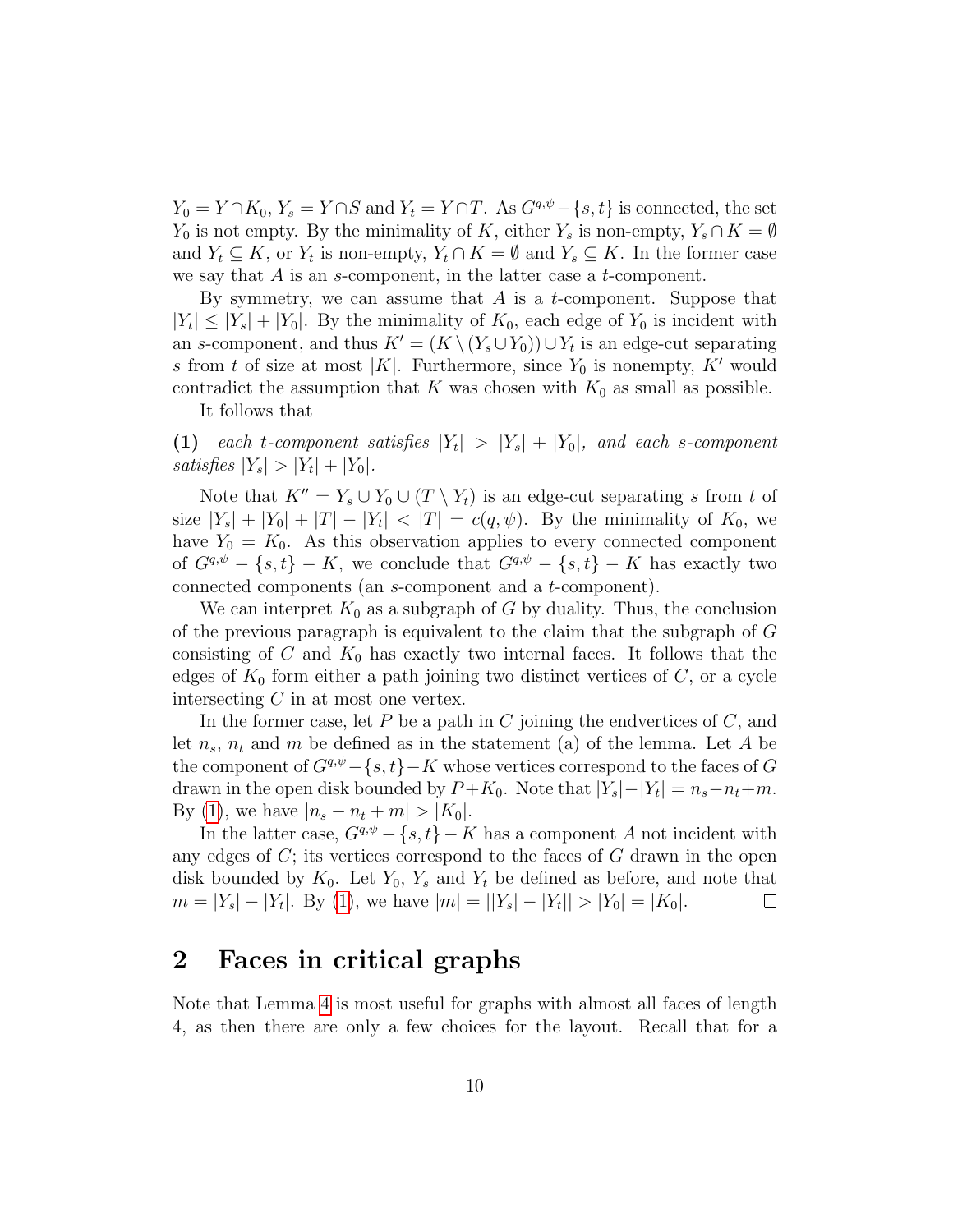plane graph G, we use  $S(G)$  to denote the multiset of lengths of the internal  $(\geq 5)$ -faces of G. Let  $\mathcal{G}_{g,k}$  denote the set of plane graphs of girth at least g and with outer face formed by a cycle  $C$  of length  $k$  that are  $C$ -critical. Let  $S_{q,k} = \{S(G) : G \in \mathcal{G}_{q,k}\}.$ 

Note that  $S_{5,k}$  is finite for every k by Thomassen [\[21\]](#page-19-2). However, we only need to know the sets  $\mathcal{S}_{5,k}$  for  $k \leq 8$ .

<span id="page-10-1"></span>**Theorem 6** (Thomassen [\[19\]](#page-19-5)). Let G be a plane graph of girth at least five with outer face bounded by a cycle C of length at most 8. The graph  $G$  is C-critical if and only if G is an 8-cycle with a chord.

This implies that  $S_{5,k} = \emptyset$  for  $k \leq 7$  and that  $S_{5,8} = \{\{5,5\}\}\.$  Dvořák et al. [\[11\]](#page-18-6) proved that  $S_{4,k}$  is finite for every k (actually, the sum of each multiset in  $\mathcal{S}_{4,k}$  is bounded by a linear function of k). Furthermore, they proved that  ${k-2}$  belongs to  $\mathcal{S}_{4,k}$  and every other element of  $\mathcal{S}_{4,k}$  has maximum at most  $k-3$ .

Let  $S_1$  and  $S_2$  be multisets of integers. We say that  $S_2$  is a one-step refinement of S<sub>1</sub> if there exist  $k \in S_1$  and a set  $Z \in S_{4,k} \cup S_{4,k+2}$  such that  $S_2 = (S_1 \setminus \{k\}) \cup Z$ . We say that  $S_2$  is a refinement of  $S_1$  if it can be obtained from  $S_2$  by a (possibly empty) sequence of one-step refinements.

<span id="page-10-2"></span>**Lemma 7** (Dvořák et al. [\[11\]](#page-18-6)). For every  $k \ge 7$ , each element of  $S_{4,k}$  other than  $\{k-2\}$  is a refinement of an element of  $\mathcal{S}_{4,k-2}\cup \mathcal{S}_{5,k}$ .

In particular, together with Theorems [2](#page-2-0) and [6](#page-10-1) this implies that  $\mathcal{S}_{4,k} = \emptyset$ for  $k \leq 5$ ,  $\mathcal{S}_{4,6} = {\emptyset}$ ,  $\mathcal{S}_{4,7} \subseteq {\{\{5\}\}\}\$ and  $\mathcal{S}_{4,8} \subseteq {\emptyset}, {\{5,5\},\{6\}\}.$ 

# <span id="page-10-0"></span>3 Quadrangulations and graphs with a  $(k-2)$ face

As a first application of Lemma [4,](#page-5-0) let us consider quadrangulations.

<span id="page-10-3"></span>Theorem 8. Let G be a connected triangle-free plane graph with outer face bounded by a cycle C of length  $k \geq 6$ . Suppose that all internal faces of G have length 4. The graph G is C-critical if and only if G contains no separating 4-cycles.

Proof. If G is C-critical, then it does not contain separating 4-cycles by Lemma [1](#page-1-0) and Theorem [2.](#page-2-0)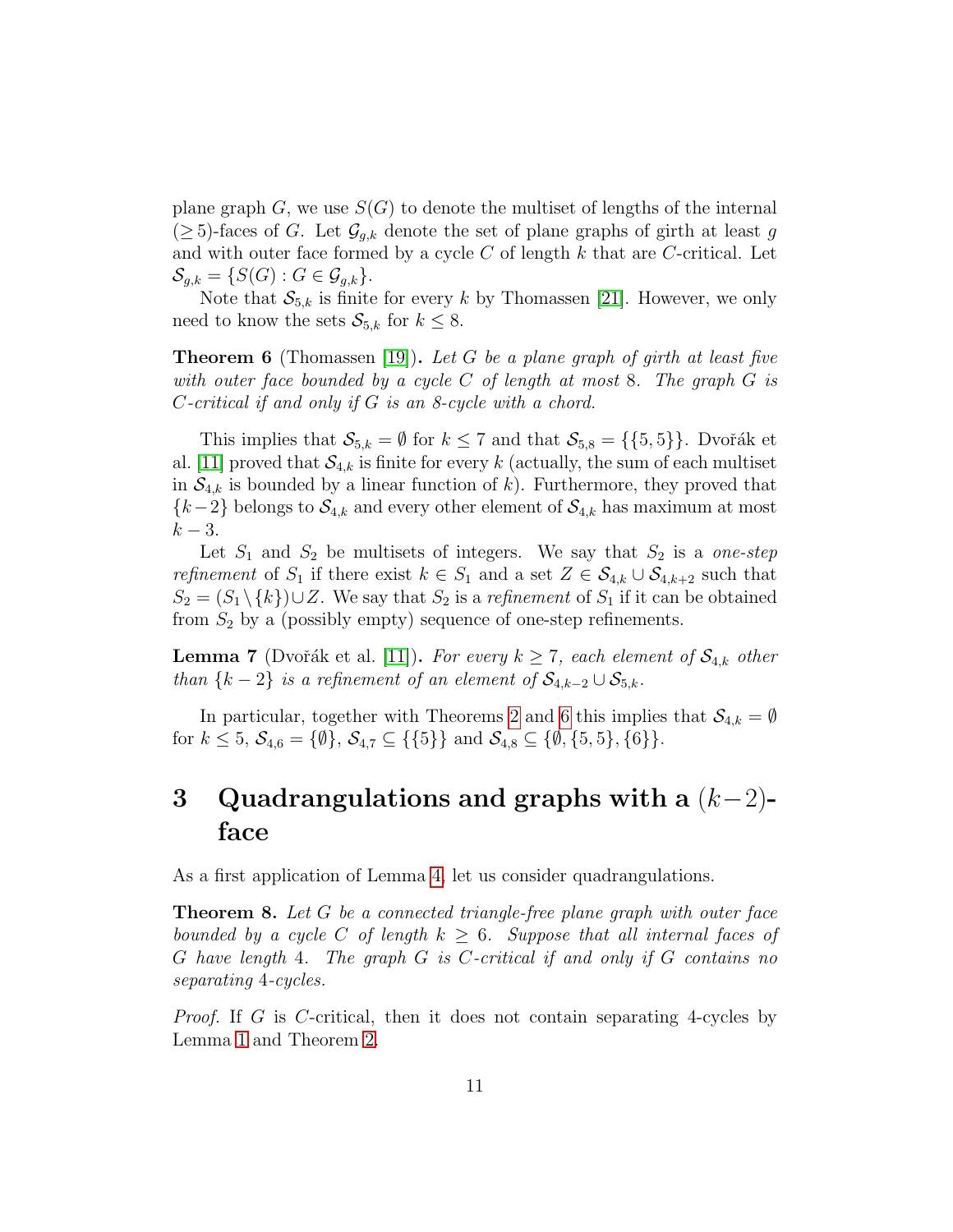Suppose now conversely that G does not contain separating 4-cycles. Let  $G_0$  be a proper subgraph of G containing C. Since G does not contain separating 4-cycles, it follows that  $G_0$  has a face f of length at least 6. Let  $G_1 \supseteq G_0$  be the subgraph of G consisting of all vertices and edges not drawn in the interior of f. As G is bipartite, it does not contain separating  $(\leq 5)$ cycles, and thus the dual  $G_1^{\star}$  of  $G_1$  does not contain an edge-cut of size at most 5 separating  $C$  from  $f$ . Therefore, there exist 6 pairwise edge-disjoint paths  $P_1, \ldots, P_6$  from f to C in  $G_1^*$ . Note that all vertices of  $G_1^* - E(P_1 \cup \ldots \cup P_6)$ have even degree, and thus  $G_1^{\star} - E(P_1 \cup ... \cup P_6)$  is a union of pairwise edgedisjoint cycles. We orient the edges of each of the cycles in one (arbitrary) direction and direct the edges of  $P_1, \ldots, P_6$  towards C. This orientation of  $G_1^{\star}$  corresponds to a nowhere-zero  $\mathbb{Z}_3$ -flow, giving a 3-coloring  $\varphi$  of  $G_1$ . Let  $\psi$ be the restriction of  $\varphi$  to C, and observe that C contains  $k/2 + 3$  sink edges and  $k/2-3$  source edges with respect to this coloring.

Note that G has only one layout (assigning 0 to every internal face), and this layout is not  $\psi$ -balanced. By Lemma [4,](#page-5-0)  $\psi$  does not extend to a 3-coloring of G. On the other hand,  $\psi$  extends to a 3-coloring of  $G_0$ , since  $G_0$  is a subgraph of  $G_1$ . We conclude that for every proper subgraph of G containing  $C$ , there exists a precoloring of  $C$  that extends to this subgraph but not to  $G$ , and thus  $G$  is  $C$ -critical.  $\Box$ 

Next, we deal with the graphs with an internal face of length  $k - 2$ . Let  $r(k) = 0$  if  $k \equiv 0 \pmod{3}$ ,  $r(k) = 2$  if  $k \equiv 1 \pmod{3}$  and  $r(k) = 1$  if  $k \equiv 2$ (mod 3).

<span id="page-11-0"></span>**Theorem 9.** Let  $G$  be a connected triangle-free plane graph with outer face bounded by a cycle C of length  $k \geq 7$ . Suppose that f is an internal face of G of length  $k-2$  and that all other internal faces of G have length 4. The graph G is C-critical if and only if

- (a)  $f \cap C$  is a path of length at least  $r(k)$  (possibly empty if  $r(k) = 0$ ),
- (b) G contains no separating 4-cycles, and
- (c) for every  $(\leq k-1)$ -cycle  $K \neq f$  in G, the interior of K does not contain f.

Furthermore, in a graph satisfying these conditions, a precoloring  $\psi$  of C extends to a 3-coloring of G if and only if  $E(C) \setminus E(f)$  contains both a source edge and a sink edge with respect to  $\psi$ .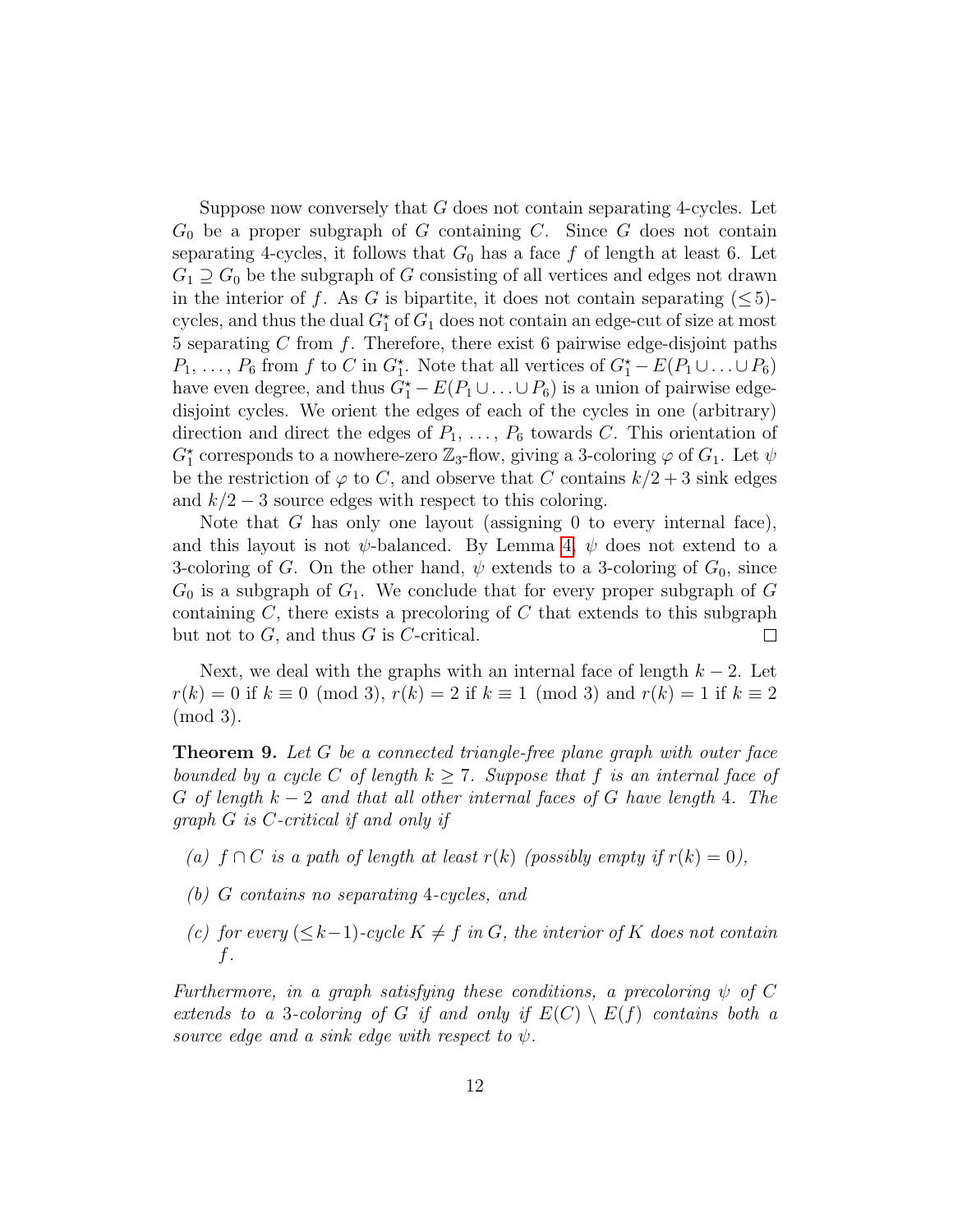Proof. If G is C-critical, then it does not contain separating 4-cycles by Lemma [1](#page-1-0) and Theorem [2.](#page-2-0) Furthermore, by Lemma [7,](#page-10-2) if  $m \leq k-1$ , then no element of  $S_{4,m}$  contains  $k-2$ , and thus Lemma [1](#page-1-0) implies that if G is C-critical, then it satisfies (c). Assume from now on that  $G$  satisfies (b) and (c).

Suppose that  $\psi$  is a 3-coloring of C that does not extend to a 3-coloring of G. Let d be the difference between the number of sink and source edges of C with respect to  $\psi$ . If  $|d| > k - 2$ , then since k and d have the same parity, it follows that  $|d| = k$ . In this case  $k \equiv 0 \pmod{3}$  and  $r(k) = 0$ , and thus (a) is trivially true. Furthermore, either all edges of C are source or all of them are sink.

If  $d \leq k-2$ , then let q be the layout for G such that  $q(f) = d$ . Note that q is  $\psi$ -balanced. Let  $K_0$  be the subgraph of G obtained by Lemma [5.](#page-8-0) As G satisfies (c),  $K_0$  is not a cycle. Therefore,  $K_0$  is a path joining two distinct vertices of C. Let P be the subpath of C joining the endvertices of  $K_0$  such that the open disk bounded by  $P + K_0$  does not contain f, let  $n_s$  be the number of source edges in  $P$  and  $n_t$  the number of sink edges in  $P$ . By Lemma [5,](#page-8-0) we have  $|P| > |K_0|$ . Let R be the path  $C - P$  and consider the cycle  $Z = R + K_0$ . Note that  $|Z| = k + |K_0| - |P| < k$ . By (c), we conclude that Z is the boundary of f. As  $|f| = k - 2$ , it follows that  $|K_0| = |P| - 2$ , and since  $n_s + n_t = |P|$  and  $|n_s - n_t| > |K_0|$ , it follows that  $n_s = 0$  or  $n_t = 0$ , i.e., either all edges of  $E(C) \setminus E(f)$  are source or all of them are sink.

Let  $m_s$  be the number of source edges of C and  $m_t$  the number of sink edges of C. Note that  $m_t - m_s = d \equiv 0 \pmod{3}$ , and thus  $m_s + m_t \equiv 2m_s \equiv$  $2m_t \pmod{3}$ . It follows that  $m_s \equiv m_t \equiv r(k) \pmod{3}$ . Since  $R = f \cap C$ contains either all source edges or all sink edges of C, it follows that  $f \cap C$ is a path of length at least  $r(k)$ .

Therefore, if G is C-critical, then it satisfies (a). Furthermore, if G is a graph satisfying (b) and (c), then every precoloring of C such that  $E(C)$  $E(f)$  contains both a source edge and a sink edge extends to a 3-coloring of G.

Suppose now that G satisfies (a), (b) and (c). Let  $\psi$  be a 3-coloring of C such that all edges of  $E(C) \setminus E(f)$  are source (such a coloring exists by (a)). Let q be the unique  $\psi$ -balanced layout for G and let K consist of  $E(f) \setminus E(C)$ and of all edges of  $G^{q,\psi}$  joining f with s. Note that  $|E(C) \setminus E(f)| = |E(f) \setminus E(f)|$  $E(C)|+2$ , and thus K is an edge-cut separating the terminals in  $G<sup>q,\psi</sup>$  of size  $c(q, \psi) - 2$ . By Lemma [4,](#page-5-0)  $\psi$  does not extend to a 3-coloring of G.

It follows that G contains a C-critical subgraph  $G_0$ . By (c),  $G_0$  has an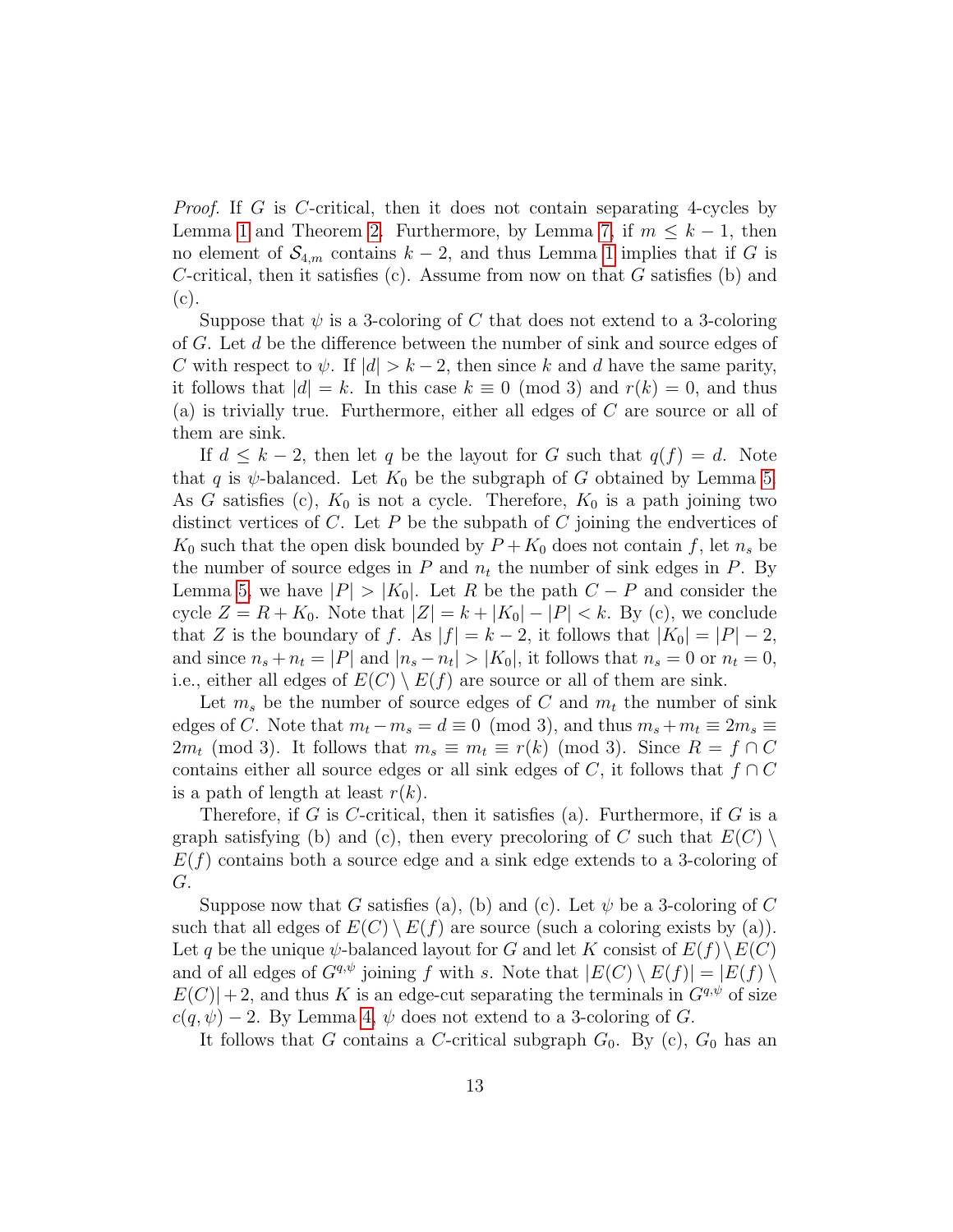

<span id="page-13-1"></span>Figure 4: Critical graphs with a precolored 7-face.

internal face of length at least  $k - 2$ . By Lemma [7,](#page-10-2) the only element of  $\mathcal{S}_{4,k}$  whose maximum is at least  $k-2$  is  $\{k-2\}$ , and thus all other internal faces of  $G_0$  have length four. By (b), it follows that  $G = G_0$ , and thus G is C-critical.  $\Box$ 

Since  $\mathcal{S}_{4,7} \subseteq \{ \{5\} \},\$  Theorem [9](#page-11-0) fully characterizes plane triangle-free graphs critical with respect to a precolored 7-face. The following corollary additionally discusses the three possible cases of the intersection of the 5-face with the 7-face in such a graph.

<span id="page-13-0"></span>Corollary 10. Let G be a plane triangle-free graph with outer face bounded by a cycle  $C = c_1 \ldots c_7$  of length 7. The graph G is C-critical and  $\psi$  is a 3-coloring of C that does not extend to a 3-coloring of G if and only if G contains no separating cycles of length at most five and one of the following propositions is satisfied up to relabelling of vertices (see Figure  $\lambda$  for an illustration).

- (a) The graph G consists of C and the edge  $c_1c_5$ , and  $\psi(c_1) = \psi(c_5)$ .
- (b) The graph G contains a vertex v adjacent to  $c_1$  and  $c_4$ , the cycle  $c_1c_2c_3c_4v$ bounds a 5-face and every face drawn inside the 6-cycle  $vc_4c_5c_6c_7c_1$  has length four; furthermore,  $\psi(c_4) = \psi(c_7)$  and  $\psi(c_5) = \psi(c_1)$ .
- (c) The graph G contains a path  $c_1uvc_3$  with  $u, v \notin V(C)$ , the cycle  $c_1c_2c_3vu$ bounds a 5-face and every face drawn inside the 8-cycle  $wc_3c_4c_5c_6c_7c_1$ has length four; furthermore,  $\psi(c_3) = \psi(c_6)$ ,  $\psi(c_2) = \psi(c_4) = \psi(c_7)$ and  $\psi(c_1) = \psi(c_5)$ .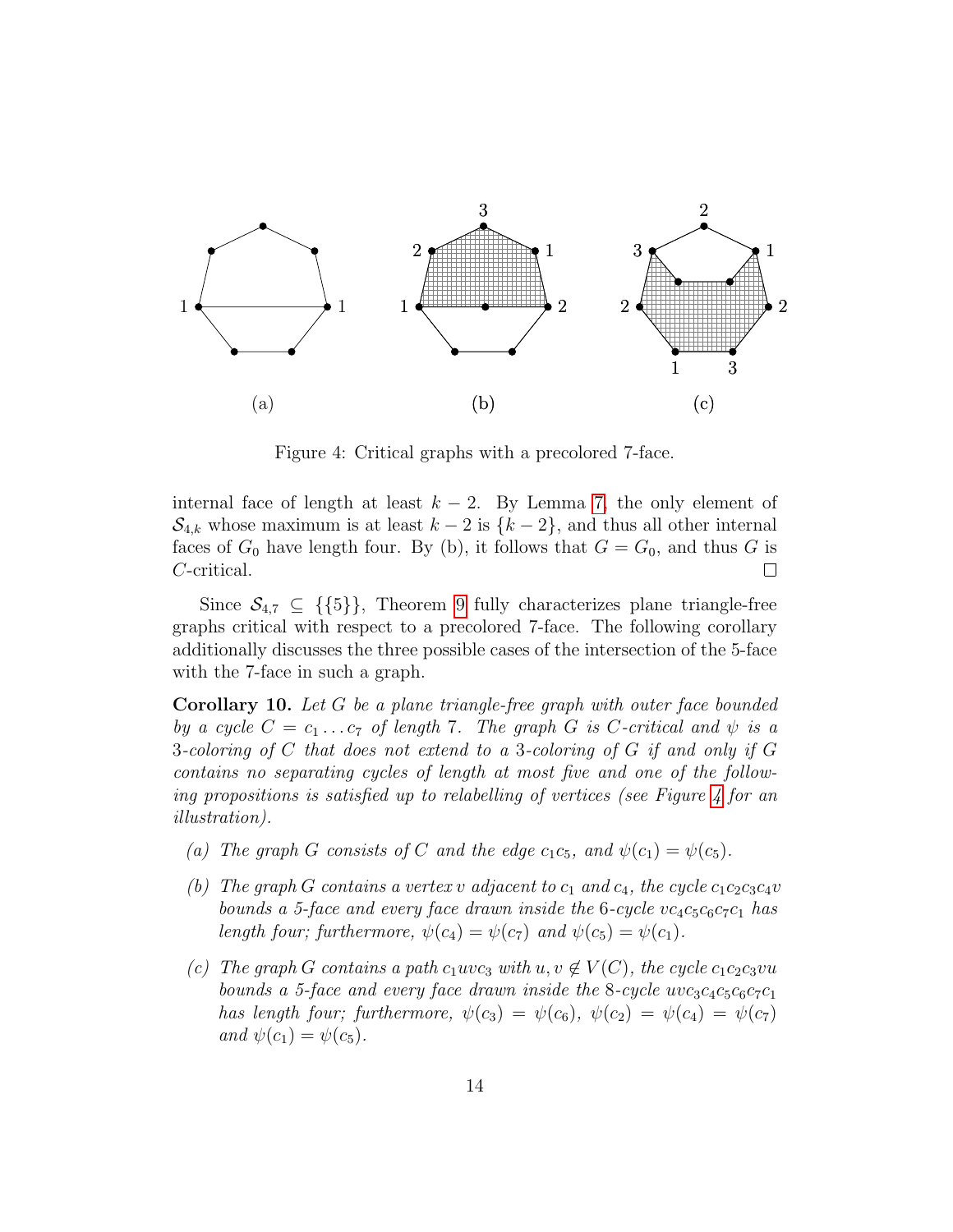### <span id="page-14-0"></span>4 Graphs with precolored 8-face

Finally, we consider the plane triangle-free graphs critical with respect to a precolored face of length 8.

*Proof of Theorem [3.](#page-3-1)* Suppose that  $G$  is  $C$ -critical. By Lemma [1](#page-1-0) and Theorem [2,](#page-2-0) G does not contain any separating cycles of length at most five and the interior of every non-facial 6-cycle contains only faces of length four. By Lemma [7,](#page-10-2) we have  $S(G) = \emptyset$  or  $S(G) = \{6\}$  or  $S(G) = \{5, 5\}$ . If  $S(G) = \emptyset$ , then G satisfies (a). If  $S(G) = \{6\}$ , then G satisfies (b) by Theorem [9.](#page-11-0) Therefore, suppose that  $S(G) = \{5, 5\}$ , and let  $f_1$  and  $f_2$  be the 5-faces of G.

Let  $\psi$  be a 3-coloring of C by colors  $\{1,2,3\}$  that does not extend to a 3-coloring of G. By symmetry, we can assume that C contains at least as many source edges as sink ones. It follows that C contains either 4 or 7 source edges. If C has 7 source edges, then let q be the layout for G such that  $q(f_1) = q(f_2) = -3$ . Note that q is  $\psi$ -balanced, and consider the subgraph  $K_0$  of G obtained by Lemma [5.](#page-8-0) As  $|q(f_1) + q(f_2)| = 6$  and neither  $f_1$  nor  $f_2$  are contained inside a separating ( $\leq 6$ )-cycle, it follows that  $K_0$  is a path joining two distinct vertices of  $C$ . Let  $P$  be a subpath of  $C$  joining the endpoints of  $K_0$  such that the open disk  $\Delta$  bounded by  $P + K_0$  contains at most one of  $f_1$  and  $f_2$ . Let  $n_s$  be the number of source edges in P and  $n_t$  the number of sink edges in P. If  $\Delta$  does not contain any 5-face, then  $|P| > |K_0|$ by Lemma [5.](#page-8-0) Since all faces in  $\Delta$  have length 4, it follows that  $|P| + |K_0|$ is even, and thus  $|P| \ge |K_0| + 2$ . If  $\Delta$  contains a 5-face (say  $f_1$ ), then since C has 7 source edges, we can by symmetry between  $f_1$  and  $f_2$  assume that  $n_s \geq 4$ , and thus  $|P|-3 \geq n_s - n_t - 3 = |n_s - n_t + q(f_1)| > |K_0|$  by Lemma [5.](#page-8-0) In both cases, we have  $|P| \ge |K_0| + 2$ . Let  $R = C - P$  and note that  $R + K_0$ is a cycle of length at most  $|C| - |P| + |K_0| \leq |C| - 2 = 6$ . However, by the choice of P, the open disk bounded by  $R + K_0$  contains a 5-face, contrary to the assumptions of Theorem [3.](#page-3-1)

Therefore, C has 4 source edges, and G has two  $\psi$ -balanced layouts  $q_1$  and  $q_2$  such that  $q_i(f_i) = 3$  and  $q_i(f_{3-i}) = -3$  for  $i \in \{1,2\}$ . Let  $K_1$  and  $K_2$  be the subgraphs of G obtained by Lemma [5](#page-8-0) applied to  $q_1$  and  $q_2$ , respectively. As  $|q_i(f_i)| = 3$  and  $q_i(f_1) + q_i(f_2) = 0$  for  $i, j \in \{1, 2\}$ , the case (b) of Lemma [5](#page-8-0) cannot apply, and thus both  $K_1$  and  $K_2$  are paths. Let  $v_1$  and  $w_1$  be the endpoints of  $K_1$  and let  $v_2$  and  $w_2$  be the endpoints of  $K_2$ .

Suppose that there exists a path  $P \subset C$  joining  $v_i$  with  $w_i$  for some  $i \in \{1,2\}$  such that all faces drawn in the open disk bounded by  $P + K_i$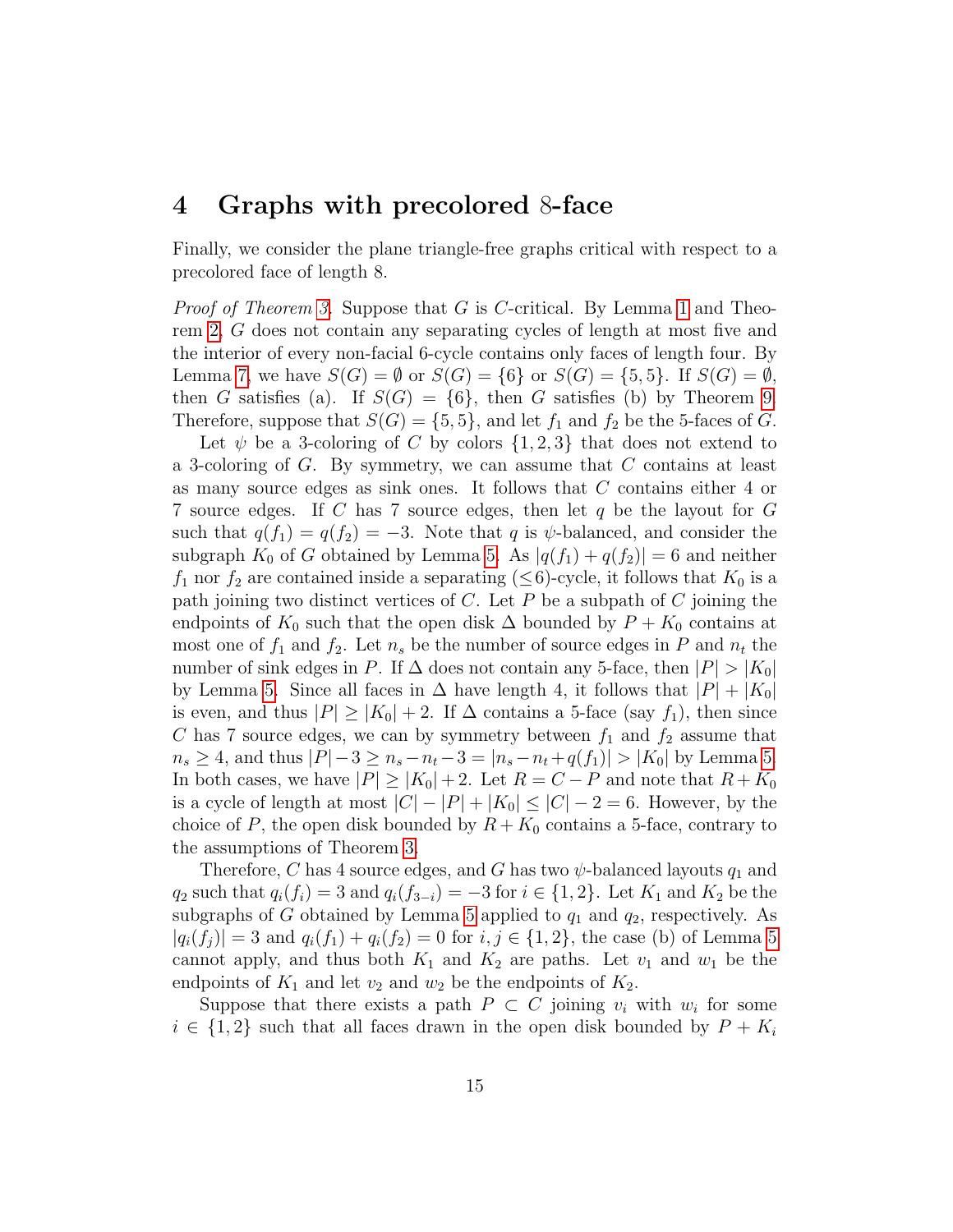

<span id="page-15-1"></span><span id="page-15-0"></span>Figure 5: Possible cuts in G.

have length 4. By Lemma [5,](#page-8-0) we have  $|P| > |K_i|$ , and since  $P + K_i$  has even length,  $|P| \ge |K_i| + 2$ . We conclude that the cycle  $(C - P) + K_i$  has length at most  $|C| - |P| + |K_i| \leq 6$ , and since the open disk bounded by  $(C - P) + K_i$ contains two 5-faces, it contradicts the assumptions of Theorem [3.](#page-3-1)

Consequently, there is no such path. For  $i \in \{1,2\}$ , let  $P_i \subset C$  be the path joining  $v_i$  with  $w_i$  such that the open disk  $\Delta_i$  bounded by  $P_i + K_i$  contains  $f_i$ . Let  $n_i^s$  and  $n_i^t$  denote the number of source and sink edges, respectively, of  $P_i$ , for  $i \in \{1,2\}$ . By Lemma [5,](#page-8-0) we have  $|n_i^s - n_i^t + 3| > |K_i|$ . Since  $n_i^t \leq 4$ and  $|K_i| \geq 1$ , we have  $|n_i^s - n_i^t + 3| = n_i^s - n_i^t + 3$ , and thus  $n_i^s - n_i^t + 2 \geq |K_i|$ . As  $\Delta_i$  contains one 5 face and all other faces in  $\Delta_i$  have length 4, the cycle  $K_i + P_i$  has odd length, and thus  $|P_i|$  and  $|K_i|$  have opposite parity. Since  $|P_i|$  and  $n_i^s - n_i^t$  have the same parity, we can improve the inequality to

(2)  $n_i^s - n_i^t + 1 \ge |K_i|$ .

Suppose first that we can choose the labels so that the order of the endpoints along C is  $v_1, w_1, v_2, w_2$  (this is always the case if the endpoints of  $K_1$  and  $K_2$  are not pairwise distinct). Let  $\psi'$  be the 3-coloring of C defined by  $\psi'(x) = 4 - \psi(x)$ . The source edges with respect to  $\psi$  are sink edges with respect to  $\psi'$  and vice versa. Consequently, replacing  $\psi$  with  $\psi'$  swaps the roles of the paths  $K_1$  and  $K_2$ . Therefore, by making this replacement if necessary, we can assume that  $P_1$  and  $P_2$  are edge-disjoint, as in Figure [5\(](#page-15-0)a). For  $i \in \{1, 2\}$ , the cycle  $K_i + P_i$  has length at least five, i.e.,

<span id="page-15-2"></span>(3)  $n_i^s + n_i^t + |K_i| \geq 5$ .

Summing this inequality with [\(2\)](#page-15-1), we obtain  $n_i^s \geq 2$ . However, since  $P_1$ and  $P_2$  are edge-disjoint and C has exactly 4 source edges, we have  $n_1^s + n_2^s \leq$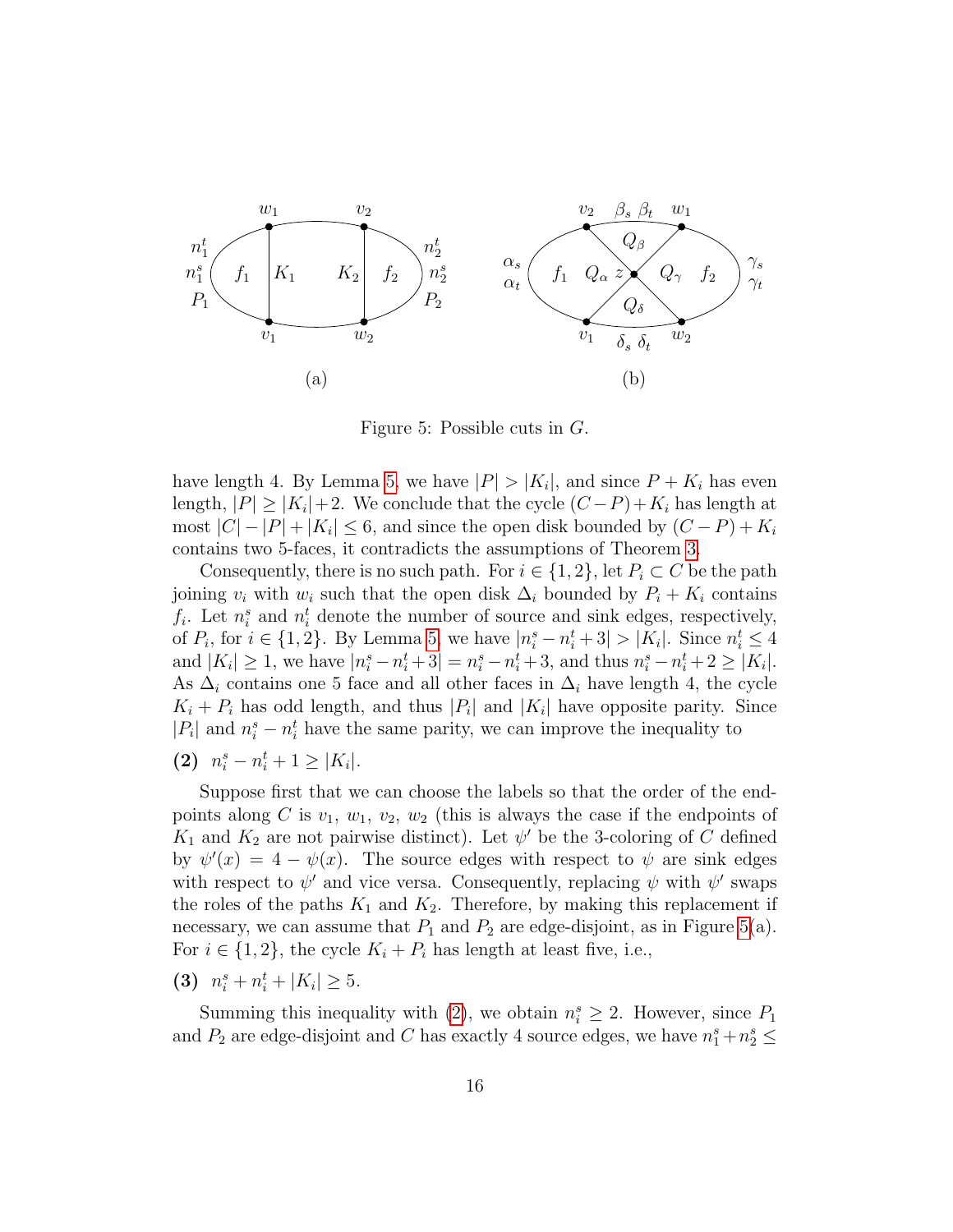4. We conclude that  $n_i^s = 2$  for  $i \in \{1,2\}$  and that equality holds in [\(2\)](#page-15-1) and [\(3\)](#page-15-2). In particular,  $K_i + P_i$  is a 5-cycle, and since G does not contain separating 5-cycles, it follows that  $K_i + P_i = f_i$ . Therefore,  $f_i \cap C = P_i$  is a path of length at least  $n_i^s = 2$ , and G satisfies (c).

Finally, consider the case that the endpoints of  $K_1$  and  $K_2$  are pairwise distinct and their order along C is  $v_1, v_2, w_1, w_2$ . Let  $\alpha, \beta, \gamma$  and  $\delta$  be the subpaths of C between  $v_1$  and  $v_2$ , between  $v_2$  and  $w_1$ , between  $w_1$  and  $w_2$ and between  $w_2$  and  $v_1$ , respectively, chosen so that the paths  $\alpha$ ,  $\beta$ ,  $\gamma$  and  $\delta$  are pairwise edge-disjoint. By planarity, the paths  $K_1$  and  $K_2$  intersect. Let  $Q_{\alpha}$  denote the walk between  $v_1$  and  $v_2$  such that the concatenation of  $\alpha$ with  $Q_{\alpha}$  is the boundary walk of the internal face of the graph  $C + K_1 + K_2$ incident with  $\alpha$ . Let  $\alpha_s$  and  $\alpha_t$  denote the number of source and sink edges of  $\alpha$ , respectively. Define  $Q_x$ ,  $x_s$  and  $x_t$  for  $x \in \{\beta, \gamma, \delta\}$  analogously. By symmetry, we can assume that  $f_1$  is contained in the open disk bounded by  $\alpha + Q_{\alpha}$  and  $f_2$  is contained in the closed disk bounded by  $\gamma + Q_{\gamma}$ , as in Figure [5\(](#page-15-0)b). Note that  $P_1 = \alpha + \beta$  and  $P_2 = \beta + \gamma$ , and thus by [\(2\)](#page-15-1), we have  $\alpha_s+\beta_s-\alpha_t-\beta_t+1\geq |K_1|$  and  $\beta_s+\gamma_s-\beta_t-\gamma_t+1\geq |K_2|$ . Furthermore,  $\alpha+Q_\alpha$ and  $\gamma + Q_{\gamma}$  have length at least 5, and  $|Q_{\alpha}| + |Q_{\gamma}| \leq |K_1| + |K_2|$ , implying that  $\alpha_s + \alpha_t + \gamma_s + \gamma_t + |K_1| + |K_2| \ge 10$ . Summing these inequalities, we obtain  $\alpha_s + \beta_s + \gamma_s - \beta_t \geq 4$ . As  $\alpha_s + \beta_s + \gamma_s + \delta_s = 4$ , this implies that  $-\beta_t \geq \delta_s$ , and as  $\beta_t$  and  $\delta_s$  are nonnegative, we have  $\beta_t = \delta_s = 0$ . Furthermore, all the inequalities must hold with equality, and in particular  $\alpha+Q_\alpha$  and  $\gamma+Q_\gamma$  have length 5. As G does not contain separating 5-cycles, we have  $f_1 = \alpha + Q_{\alpha}$ and  $f_2 = \gamma + Q_{\gamma}$ . Also,  $|Q_{\alpha}| + |Q_{\gamma}| = |K_1| + |K_2|$ , and thus every edge of  $K_1 \cup K_2$  is incident with  $f_1$  or  $f_2$ . We conclude that the boundaries of  $f_1$  and  $f_2$  intersect; let z be an arbitrary common vertex of  $f_1$  and  $f_2$ .

Since  $\beta_t = 0 = \delta_s = 0$ , all edges of  $\beta$  are source and all edges of  $\delta$  are sink. Let  $c_1$  be the vertex of  $\alpha$  at distance  $\alpha_s$  from  $v_2$ , and  $c_5$  the vertex of  $\gamma$  at distance  $\gamma_s$  from  $w_1$ . Note that the distance between  $c_1$  and  $c_5$  in C is  $\alpha_s + \beta_s + \gamma_s = 4 - \delta_s = 4$ , and thus we can label the vertices of C as  $c_1c_2 \ldots c_8$  in order. Let  $W_1$  be the path between  $c_1$  and  $z$  in  $\alpha \cup K_1$ , let  $Z_1$  be the path between  $c_1$  and  $z$  in  $\alpha \cup K_2$ , let  $W_2$  be the path between  $c_5$  and  $z$  in  $\gamma \cup K_2$  and let  $Z_2$  be the path between  $c_5$  and  $z$  in  $\gamma \cup K_1$ . Note that  $W_1 + Z_1 = f_1$  and  $W_2 + Z_2 = f_2$ , and thus  $|W_1| + |Z_1| = 5$  and  $|W_2| + |Z_2| = 5$ . As  $\alpha_s + \beta_s - \alpha_t - \beta_t + 1 = |K_1|$  and  $\alpha_s + \beta_s + \gamma_s = 4$ , we have  $\alpha_t + |K_1| + \gamma_s = 5 - \beta_t = 5$ , i.e.,  $|W_1| + |Z_2| = 5$ . Symmetrically,  $|Z_1| + |W_2| = 5$ . It follows that  $|W_1| = |W_2|$  and  $|Z_1| = |Z_2|$ . As the disk bounded by the closed walk  $W_1+W_2+c_1c_2c_3c_4c_5$  contains 5-faces  $f_1$  and  $f_2$ , we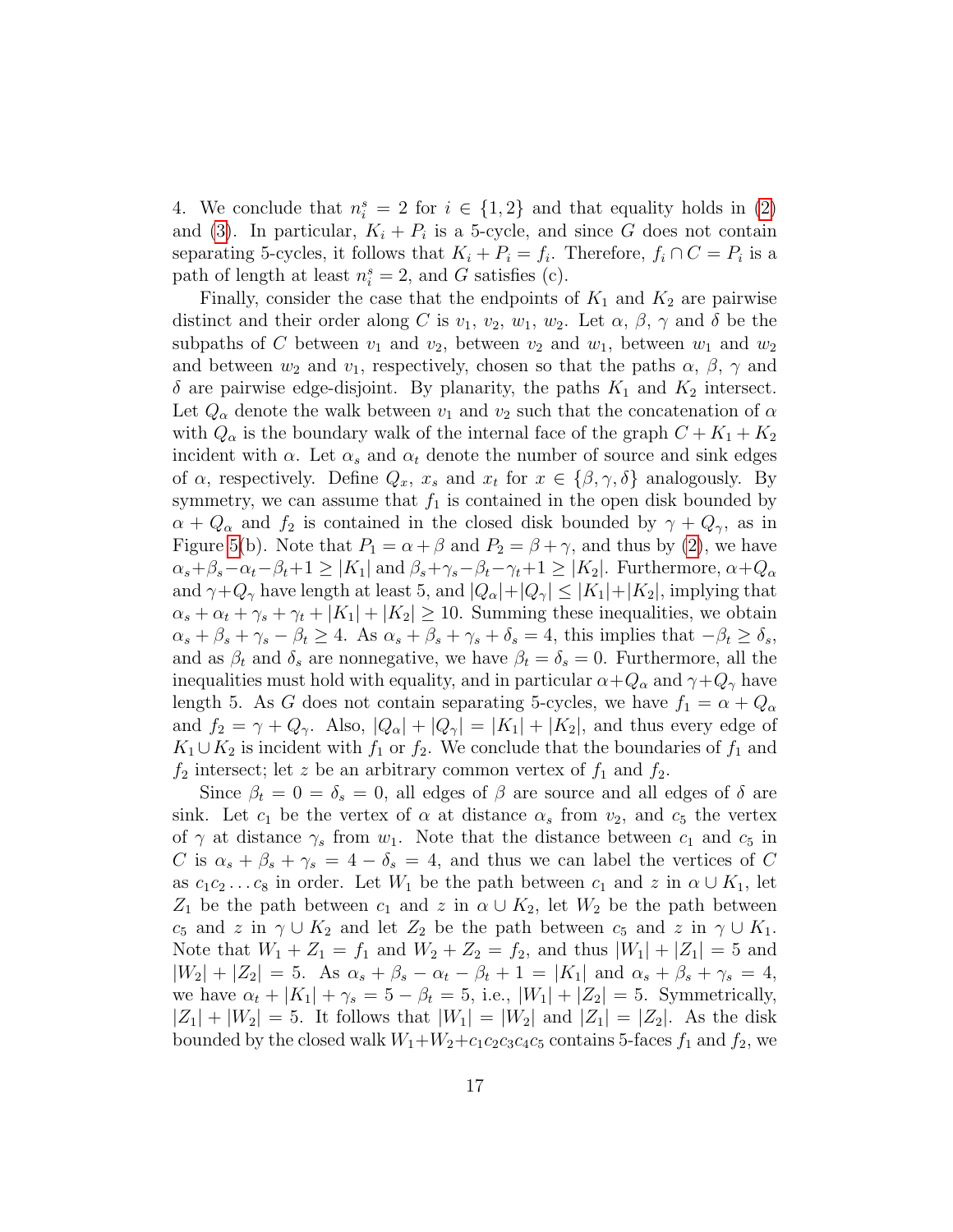have  $|W_1|+|W_2|+4>6$ . Consequently,  $|W_1|>1$ , and symmetrically  $|Z_1|>1$ . By symmetry, we can assume that  $|W_1| = |W_2| = 2$  and  $|Z_1| = |Z_2| = 3$ , and we conclude that  $G$  satisfies  $(d)$ .

Suppose now that G is a graph satisfying (a), (b), (c) or (d). If G satisfies (a), then it is C-critical by Theorem [8.](#page-10-3) If G satisfies (b), then it is C-critical by Theorem [9.](#page-11-0) Let us consider the case that  $G$  satisfies (c) or (d). If  $G$ satisfies (c), then let  $\psi$  be a 3-coloring of C with exactly 4 source edges, two of them incident with  $f_1$  and two of them incident with  $f_2$ . If G satisfies (d), then let  $\psi$  be a 3-coloring of C with exactly 4 source edges  $c_1c_2$ ,  $c_2c_3$ ,  $c_3c_4$ and  $c_4c_5$ . Note that  $q_1$  and  $q_2$  are the only  $\psi$ -balanced layouts for G. Observe that both  $G^{q_1,\psi}$  and  $G^{q_2,\psi}$  contain an edge-cut of size at most 5 separating the terminals, while  $c(q_1, \psi) = c(q_2, \psi) = 7$ . By Lemma [4,](#page-5-0)  $\psi$  does not extend to a 3-coloring of  $G$ , and thus  $G$  has a  $C$ -critical subgraph  $G_0$ . By Lemma [7,](#page-10-2) we have  $S(G_0) \in \{\emptyset, \{6\}, \{5, 5\}\}\.$  As G does not contain separating  $(\leq 5)$ -cycles and the interior of every 6-cycle of G contains only 4-faces, we conclude that  $G = G_0$ , and thus G is C-critical.  $\Box$ 

Acknowledgement. We thank Alexandr Kostochka for encouraging us to write this paper.

## References

- <span id="page-17-3"></span>[1] Aksenov, V. A., Borodin, O. V., and Glebov, A. N. Continuation of a 3-coloring from a 6-face onto a plane graph without 3-cycles. Diskretn. Anal. Issled. Oper. Ser. 1 10 (2003), 3–11. In Russian.
- <span id="page-17-4"></span>[2] Aksenov, V. A., Borodin, O. V., and Glebov, A. N. Extending 3-colorability from a 7-face to a planar triangle-free graph. Sib. Elektron. Mat. Izv. 1 (2004), 117–128. In Russian.
- <span id="page-17-2"></span>[3] Aksionov, V. A. On continuation of 3-colouring of planar graphs. Diskret. Anal. Novosibirsk 26 (1974), 3–19. In Russian.
- <span id="page-17-0"></span>[4] Appel, K., and Haken, W. Every planar map is four colorable, Part I: discharging. Illinois J. of Math. 21 (1977), 429–490.
- <span id="page-17-1"></span>[5] Appel, K., Haken, W., and Koch, J. Every planar map is four colorable, Part II: reducibility. Illinois J. of Math. 21 (1977), 491–567.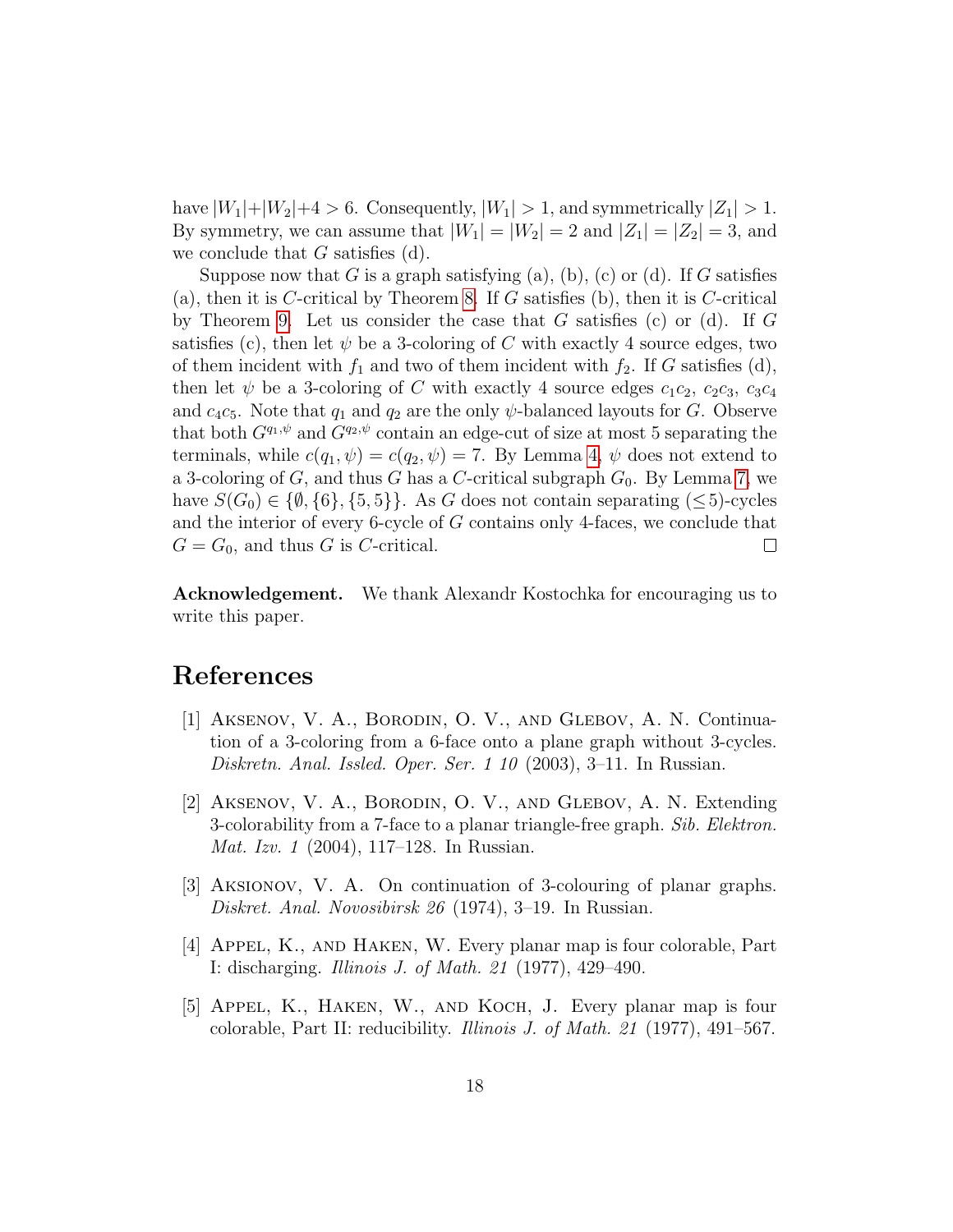- <span id="page-18-1"></span>[6] Dailey, D. Uniqueness of colorability and colorability of planar 4 regular graphs are NP-complete. Discrete Math. 30 (1980), 289–293.
- <span id="page-18-11"></span>[7] Diestel, R. Graph Theory, third ed., vol. 173 of Graduate Texts in Mathematics. Springer-Verlag, Heidelberg, 2005.
- <span id="page-18-9"></span>[8] DVO $\check{A}K$ , Z., AND KAWARABAYASHI, K. Choosability of planar graphs of girth 5. ArXiv 1109.2976 (2011).
- <span id="page-18-8"></span>[9] Dvo $\tilde{A}K$ , Z.,  $KR\tilde{A}L'$ , D., and Thomas, R. Three-coloring trianglefree graphs on surfaces I. Extending a coloring to a disk with one triangle. Submitted.
- <span id="page-18-5"></span>[10] DVOŘÁK,  $Z_{\cdot}$ , KRÁL', D., AND THOMAS, R. Three-coloring trianglefree graphs on surfaces III. Graphs of girth five. Manuscript.
- <span id="page-18-6"></span>[11] DVOŘÁK,  $Z_{\cdot}$ , KRÁL', D., AND THOMAS, R. Three-coloring trianglefree graphs on surfaces IV. 4-faces in critical graphs. Manuscript.
- <span id="page-18-7"></span> $[12]$  Dvo $\tilde{R}$ ÁK, Z., KRÁL', D., AND THOMAS, R. Coloring triangle-free graphs on surfaces. In Proceedings of the twentieth Annual ACM-SIAM Symposium on Discrete Algorithms (Philadelphia, PA, USA, 2009), SODA '09, Society for Industrial and Applied Mathematics, pp. 120– 129.
- <span id="page-18-10"></span>[13] DVOŘÁK, Z., AND LIDICKÝ, B. 4-critical graphs on surfaces without contractible  $(\leq 4)$ -cycles. Manuscript.
- <span id="page-18-0"></span>[14] Garey, M., and Johnson, D. Computers and Intractability: A Guide to the Theory of NP-completeness. WH Freeman & Co. New York, NY, USA, 1979.
- <span id="page-18-3"></span>[15] GIMBEL, J., AND THOMASSEN, C. Coloring graphs with fixed genus and girth. Trans. Amer. Math. Soc. 349 (1997), 4555–4564.
- <span id="page-18-2"></span>[16] GRÖTZSCH, H. Ein Dreifarbenzatz für Dreikreisfreie Netze auf der Kugel. Math.-Natur. Reihe 8 (1959), 109–120.
- <span id="page-18-4"></span>[17] Postle, L., and Thomas, R. A Linear Upper Bound for 6-Critical Graphs on Surfaces. Manuscript.